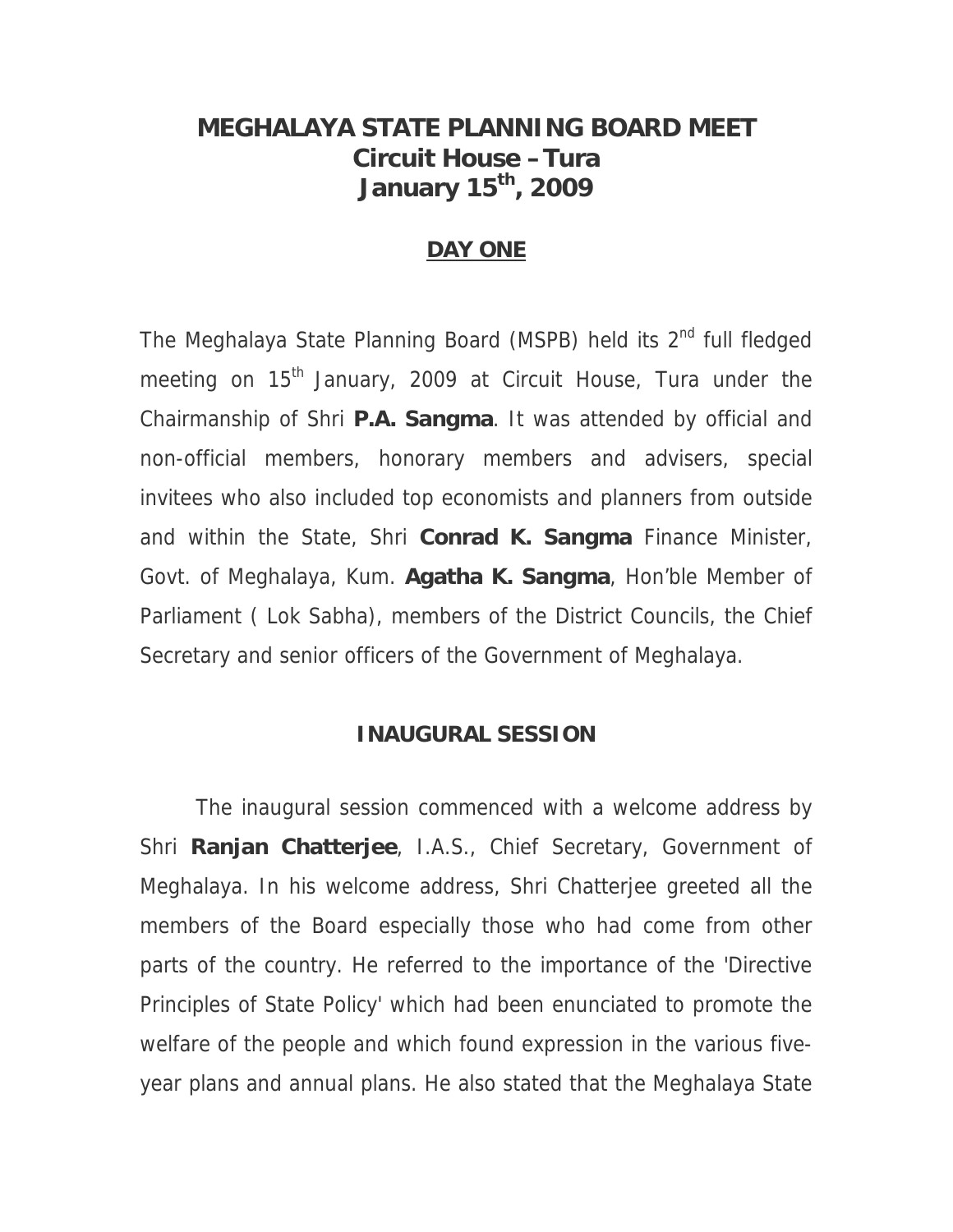Planning Board is an advisory body constituted by the Government of Meghalaya to ensure both social and economic development. Meghalaya today ranks  $24<sup>th</sup>$  in terms of human development index and  $19<sup>th</sup>$  in per capita income. To improve the entire structure, the Board needs to evaluate and scrutinize the plan schemes and recommend measures to implement an effective planning process. Moreover, equitable distribution of resources to all the seven districts of the State is the key to improving the State's human development index. He also noted that clarity, sincerity and dedication will play a very important role in this exercise.

 In his opening remarks the Chairman, MSPB, Shri **P.A.Sangma** appreciated the gathering as a galaxy of intellectuals of local, national and international repute. He observed that it is indeed a historical moment as a full-fledged meeting of the State Planning Board is being held in Tura for the first time since Meghalaya attained its statehood. A lot of expectation has been generated from this meeting, he noted. The main focus of the meeting was to address priorities in the remaining  $11<sup>th</sup>$  Plan period and to discuss the proposed annual plan of the State for 2009 – 2010. He emphasized the need to set priorities afresh and to improve the development process. In setting priorities afresh, he noted the importance of keeping in mind the following issues: India's economy in the changing economic scenario of the world, the State's performance in terms of human development index, the role of science and technology and the increasing unemployment in the State. He called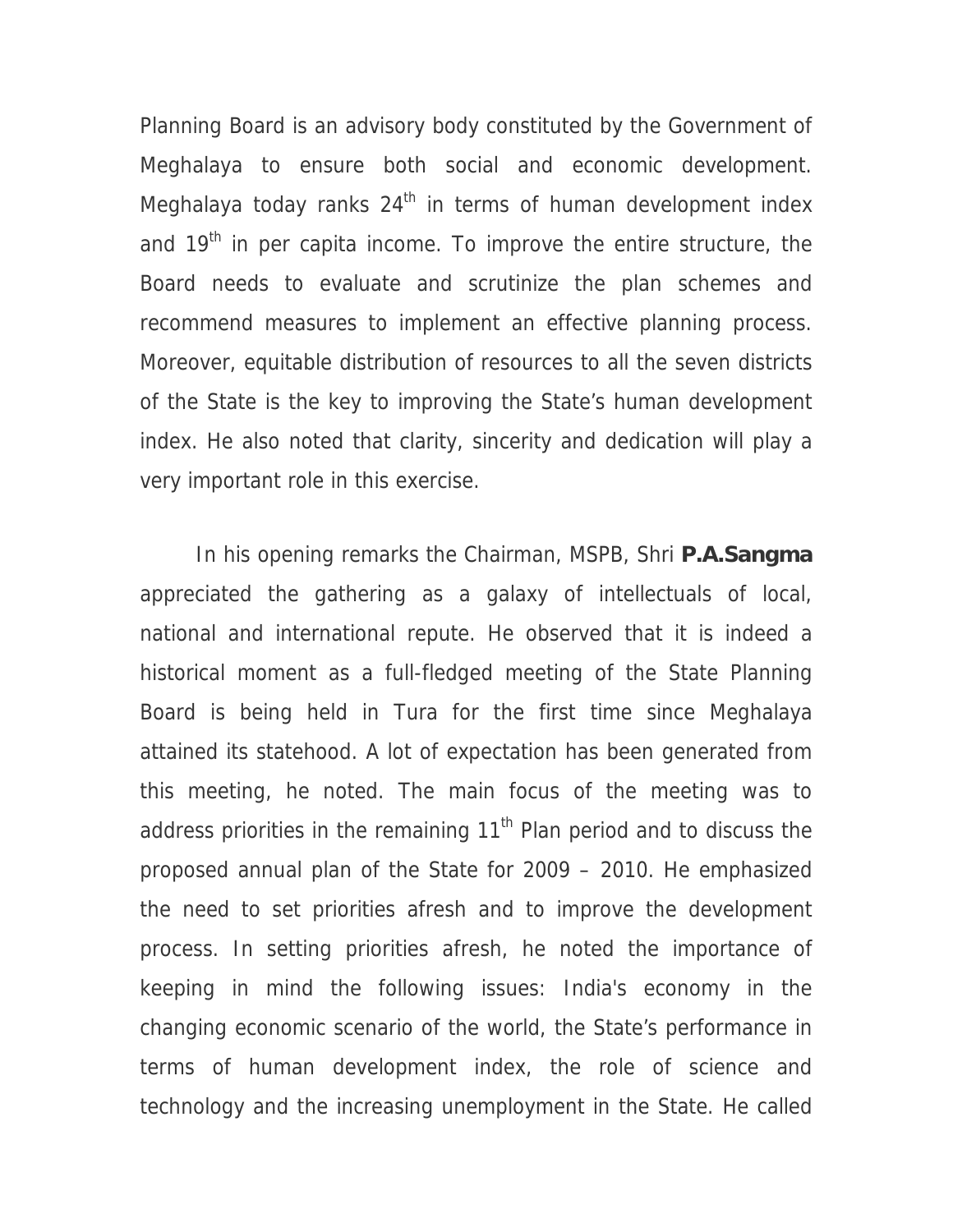for a pragmatic approach to planning for the overall development of the State. The Chairman welcomed Dr. **N.J. Kurien**, former Chief Economic Adviser to the Planning Commission of India, who had come all the way from Kerala to attend the Board meeting and to share his expertise in exploring alternative avenues to resource mobilization.

 At the meeting, the Chairman constituted a separate group on Finance (Resource Mobilization). The group comprised of the Finance Minister, Shri **Conrad K.Sangma** (Chairman), Dr. **N.J.Kurien**, Shri **P.J. Bazeley**, Shri **Subodh Menon**, Principal Secretary Finance, Excise, Taxation and Revenue and Principal Secretary, Planning. He requested the group to meet during the afternoon, to discuss and to recommend measures on additional revenue mobilization.

The Chairman also inaugurated the official website of the Meghalaya State Planning Board – **megspb.gov.in** . Shri **T. Dkhar** made a short presentation on this official website the content of which was contributed by MSPB. Shri **Mihsalan Suchiang**, Deputy Chairman, MSPB then released the minutes and recommendations of the second meeting of the Meghalaya State Planning Board held at Shillong on  $3^{\text{rd}}$  and  $4^{\text{th}}$  October 2008.

 The Chairman was also pleased to note that the Meghalaya State Planning Board would bring out a summary of all the board meetings in the form of a book. This proposed book will contain the views and recommendations of the members on various issues discussed. He also informed the members present that it was his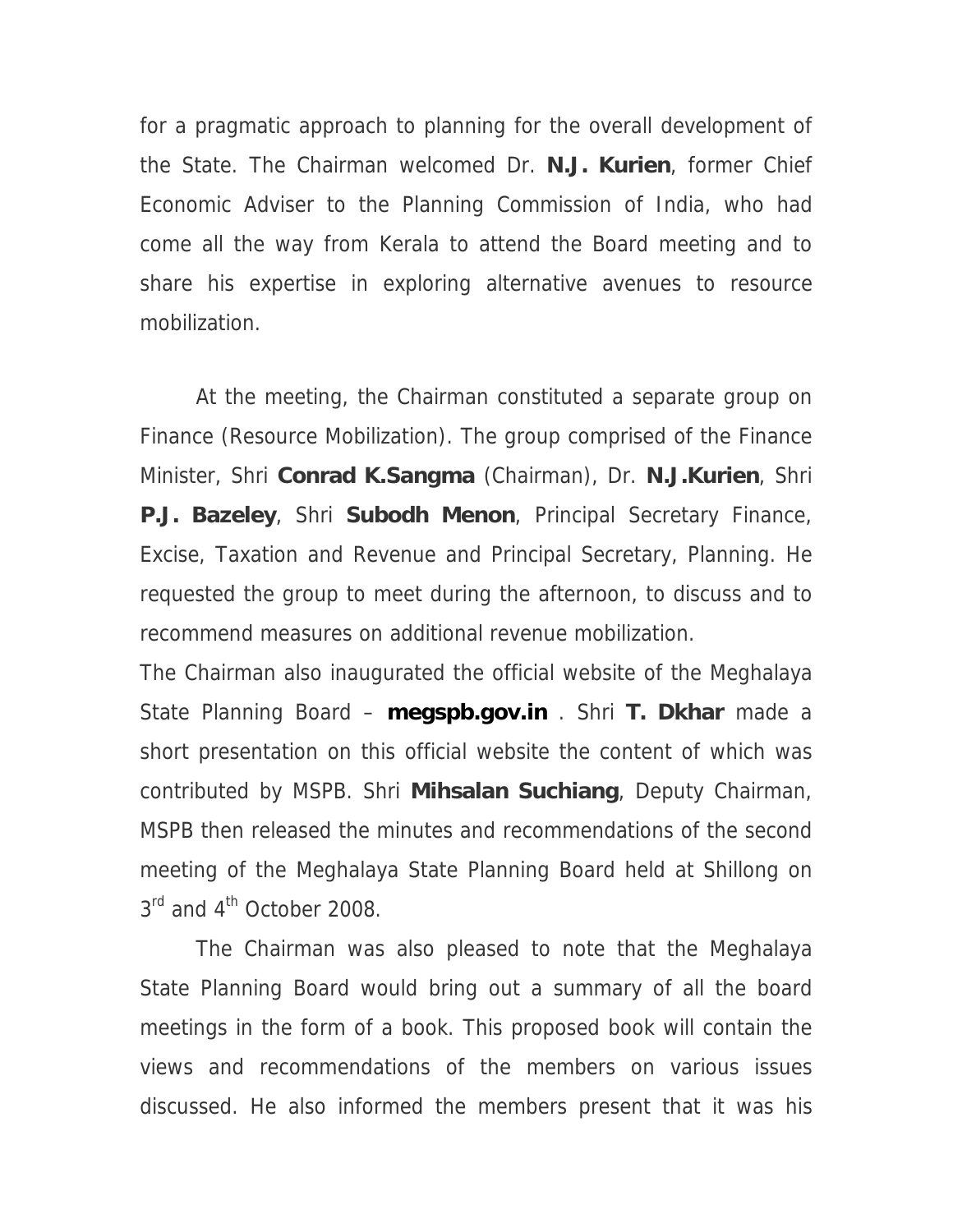intention to set up a well informed and well equipped library for the MSPB. He has been in touch with government departments around the country as well as major publishing houses to secure an impressive collection of books, journals and documents for the proposed library.

#### **SESSION I**

 This session primarily focused on brief presentations made by various departments.

#### **HEALTH and FAMILY WELFARE**

 An overview presentation was made by the Principal Secretary, Health and Family Welfare, Government of Meghalaya. In his presentation, Shri **A. K. Srivastava**, I.A.S. informed the Board that several primary health centres (PHCs) and community health centres (CHCs) would be operated on a PPP mode. He further stated that Memorandums of Understanding (MOUs) have been signed with 7 NGOs who will take up the responsibility of bringing the doctors and the management staff and distributing the medicines supplied by the Government. The various CHCs and PHCs may be handed over to these NGOs during the month of February and March 2009. The Government would provide an amount of Rs. 3 lakhs and Rs. 2 lakhs per annum for maintaining these CHCs and PHCs respectively.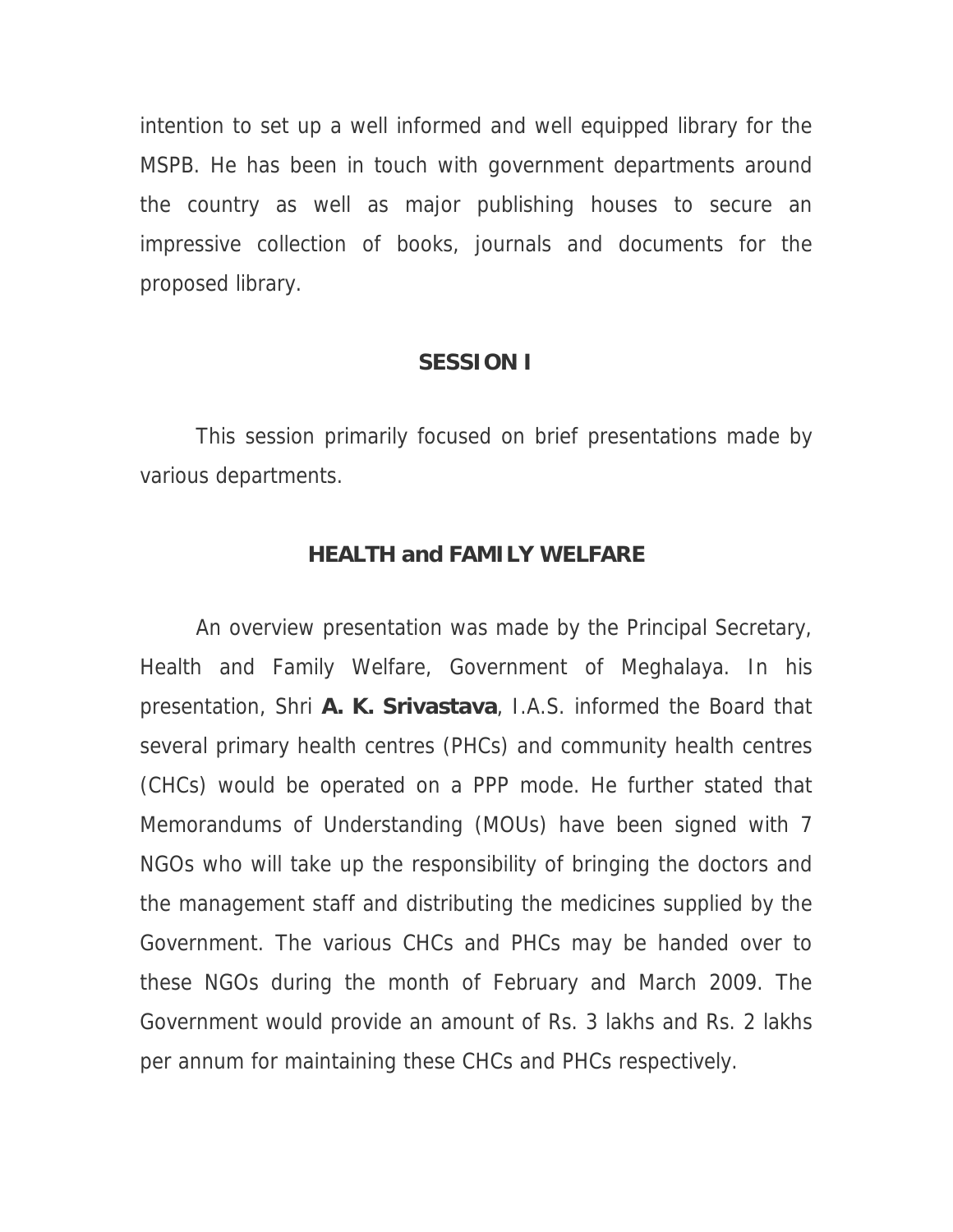## **Observations and Recommendations:**

- Periodical review of the recommendations to be undertaken by the State Planning Board.
- There is no document pertaining to the maternal mortality rate (MMR). There is need to gather correct information on the MMR in the State.
- Recognition of the traditional system of medicine was stressed upon.
- Physically challenged persons need to be given proper health care.
- Awareness programmes on sanitation and health need to be undertaken.
- Potability of water used in CHCs and PHCs needs to be addressed.
- As far as health is concerned data could be collected family wise.
- Greater sensitivity to be shown to women when addressing health issues.
- Increase the number of maternity beds in health centres.
- Health is to be identified as the primary concern.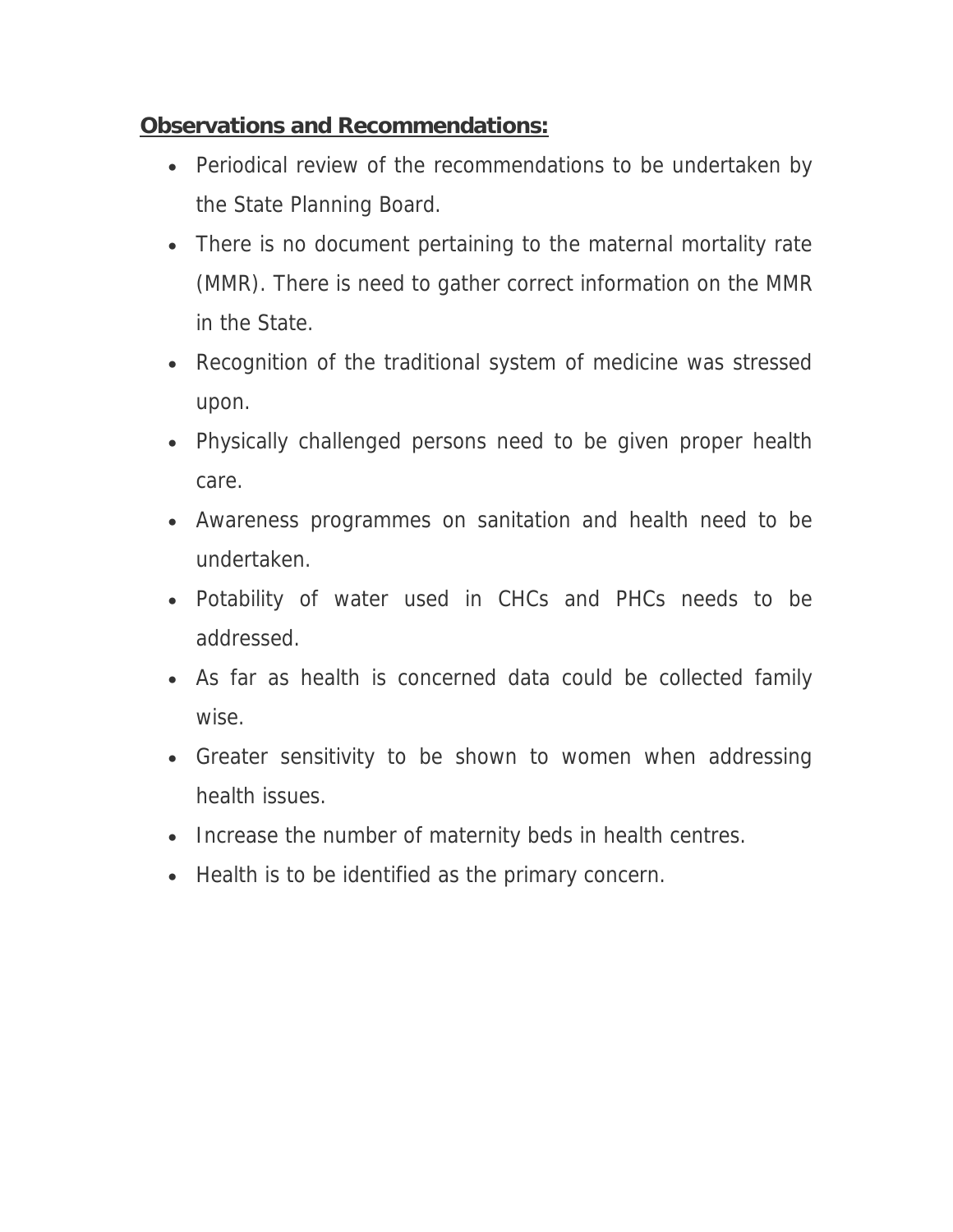## **PUBLIC HEALTH and ENGINEERING (WATER SUPPLY)**

Shri **A.K. Bhalla**, I.A.S., Principal Secretary, PHE, Government of Meghalaya, informed the Board that by the end of 11<sup>th</sup> Plan period all areas which require adequate drinking water supply would be covered. The following observations were highlighted:

- GIS mapping of all water sources including catchment areas will be undertaken.
- People will be trained in water treatment and quality monitoring in the state level as well as in the village level.
- So far, user charges are made house wise and there are no charges levied on public water taps. Revised user charges for households will be implemented.
- Currently, the Department is not equipped for leak detection. However, it is planning to create a leak detection system shortly in Shillong and Tura. Sewerage of Shillong city needs to be taken care of and sewerage schemes for other towns of the State should be taken up with central support.
- Sustainability of water sources is a major challenge which needs to be accorded highest priority. There is a need to construct rain water harvesting structures at both the community and individual household level. Therefore, there is a need for a proper study of the geology of the State, particularly Cherrapunjee.
- A Rain Water Harvesting Mission has been launched in the State with the Chief Secretary as the Chairman.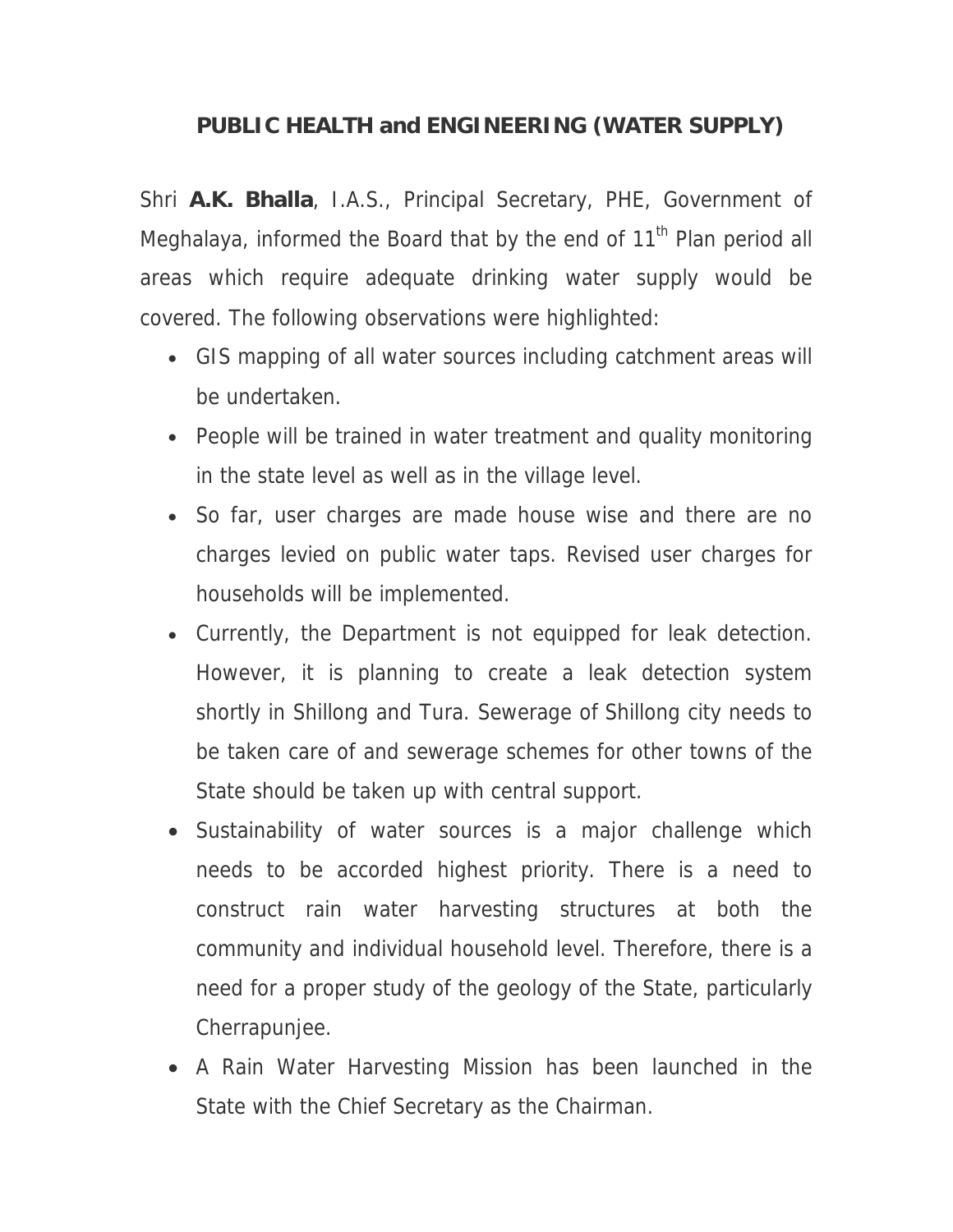## **Observation and Recommendations:**

- Pumping water supply schemes should be discouraged and gravity feed schemes should be promoted. Villagers should be encouraged to come forward and take over the responsibility of maintaining these schemes.
- Involve local community from the initial stages of water supply scheme. In this aspect Cherrapunjee should be taken up as a challenge.

## **AGRICULTURE and ALLIED SECTORS**

A brief presentation was made by Shri **V.S. Oberoi**, I.A.S., Agriculture Production Commissioner. He made important observations on various issues:

- Need for additional funding for horticulture.
- To find out the deficiency of micro nutrients in the soil, detailed micro mapping of the soil should be adopted.
- Retention of traditional cropping system and promotion of ecofriendly regime.
- Provision for micro or field level irrigation projects.
- Creation of adequate market especially for horticulture.
- The Board may take up the issue of constrained fund allocation to agriculture and horticulture.
- Implementation of Rashtriya Krishi Vikash Yojna (RKVY)

## **Observation and Recommendations:**

• Need for an independent audit.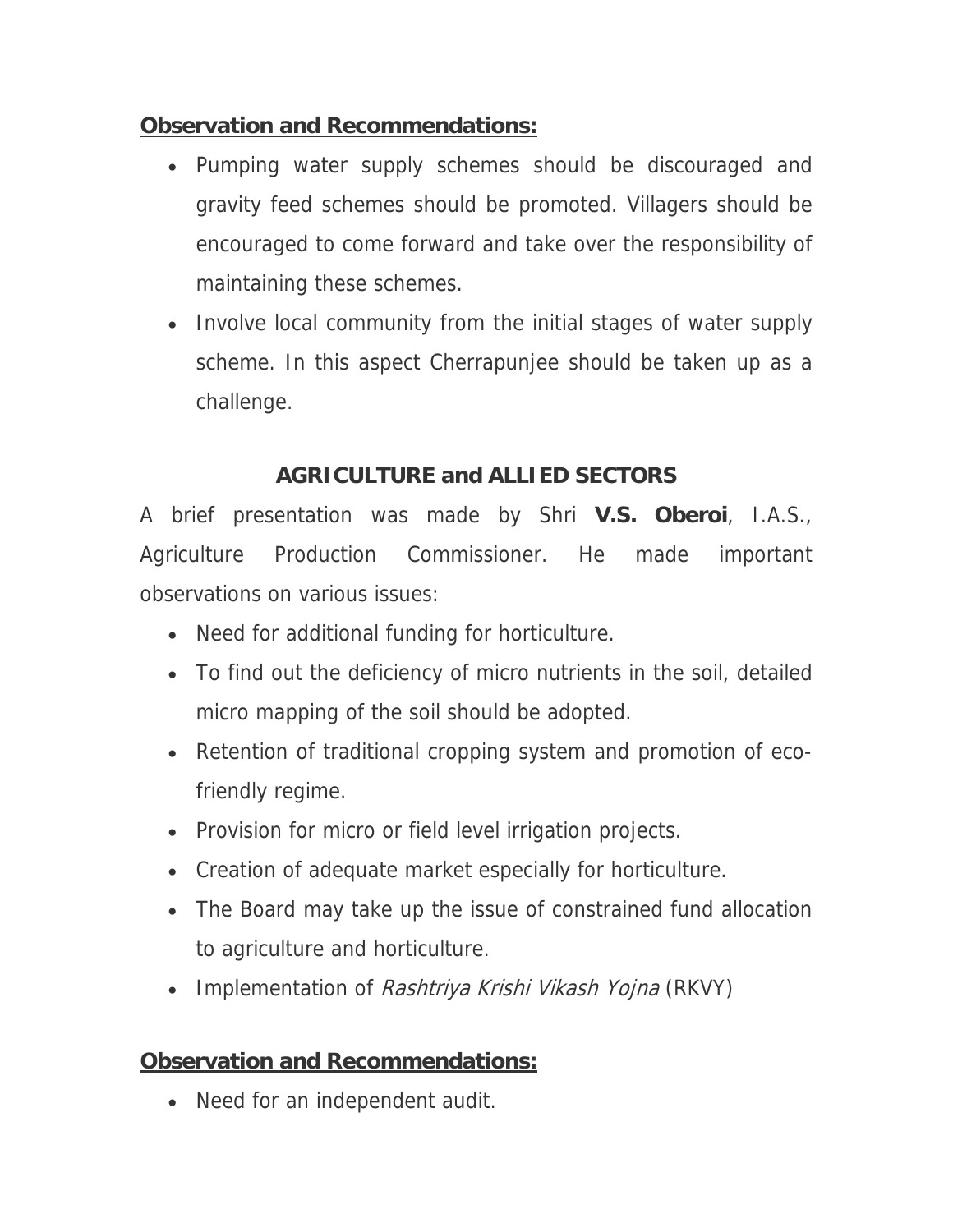- Protection of indigenous crops.
- Micro propagation facility- to allocate more funds for food processing.
- Sensitize and enlighten farmers about seed banks.
- Adopt System of Rice Intensification (SRI) especially in rice production as these systems require less water.
- The State does not have a seed certification agency. There is only one seed farm in the State which is inadequate.
- Food processing and storage facilities should be provided.
- Wasteland and not fertile cultivable land should be allotted for the brick industry.
- Loss of cultivable land due to coal mining should be checked.
- Boost cultivation of Valencia orange.
- Road networks to be made feasible for transportation of produce.
- Addressing food security issue is mandatory.
- Need for a systematic study on the loss of paddy due to climate change and untimely rainfall.
- The State Cabinet may be recommended to approve the proposal for contract farming which is presently not permitted.
- Irrigation facility for winter paddy.
- Bio diversity of the area should be kept in mind for long gestation plantations.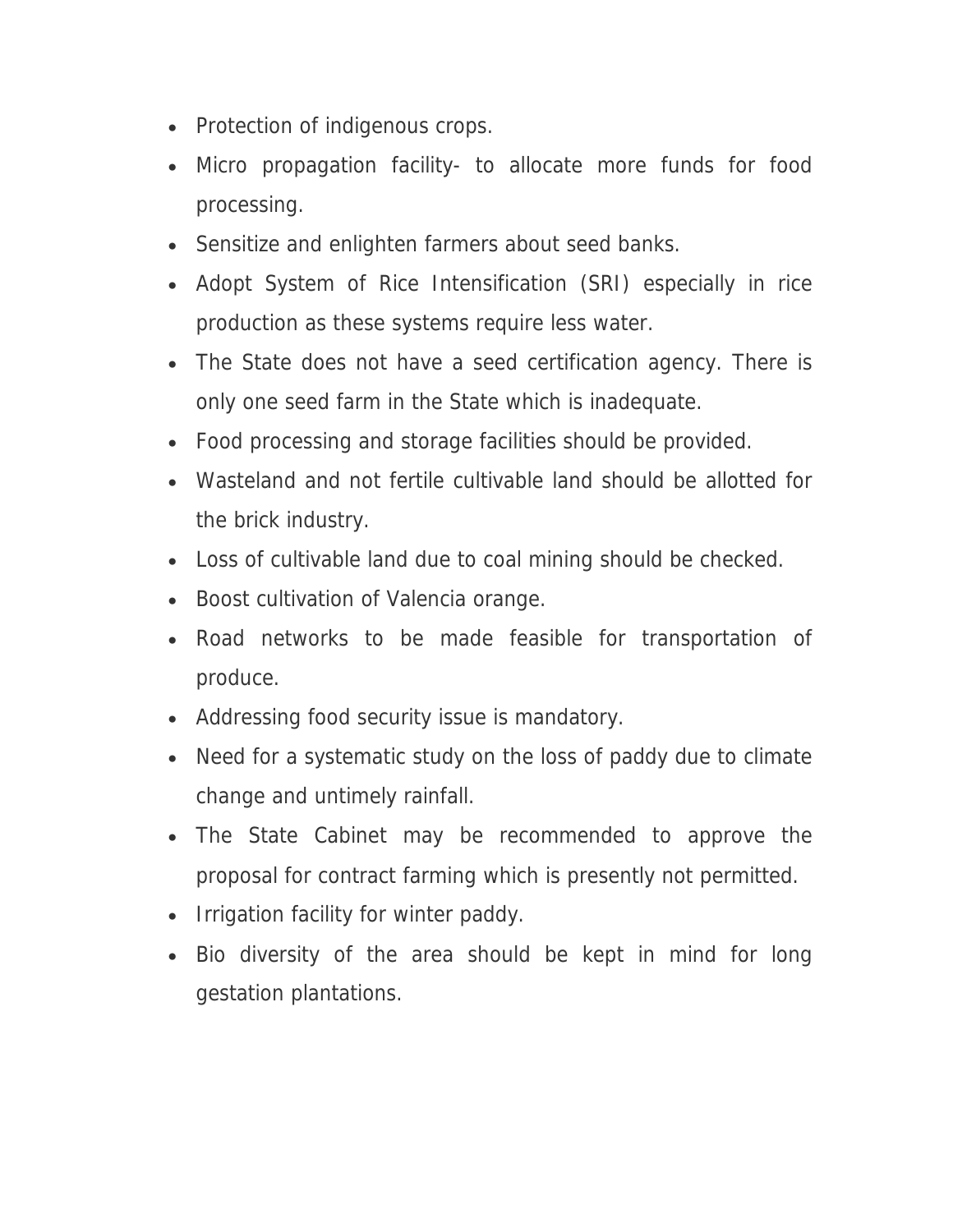### **Chairman's Note**

The Chairman informed the members present that those departments which were unable to make their presentations to the Board due to constraint of time, may kindly do so in writing. They are requested to submit their reports to the Commissioner and Secretary, MSPB, within ten days.

# **STATE ANNUAL PLAN 2009 –2010 MEGHALAYA'S 11th PLAN PRIORITIES**

The presentation on the proposed State Annual Plan for 2009-2010 (Draft Proposals) was made by Shri **P.B.O. Warjri**, I.A.S., Principal Secretary, Planning and Programme Implementation and Evaluation. He noted that Meghalaya's 11<sup>th</sup> plan priorities are power, road connectivity, agriculture and allied sectors, poverty alleviation and employment generation, emphasis on social services, tourism, border trade and infrastructure and participatory development. The priorities set under the  $11<sup>th</sup>$  plan are:

- Implementation of flagship programmes such as *Bharat* Nirman, NREGS, BRGF, RKVY, IFAD-MRDS and NERLP.
- Launching the rain water harvesting mission.
- Make Meghalaya an educational hub.
- Improve skill development through various departments.
- Employment generation.
- Access development funds for border areas.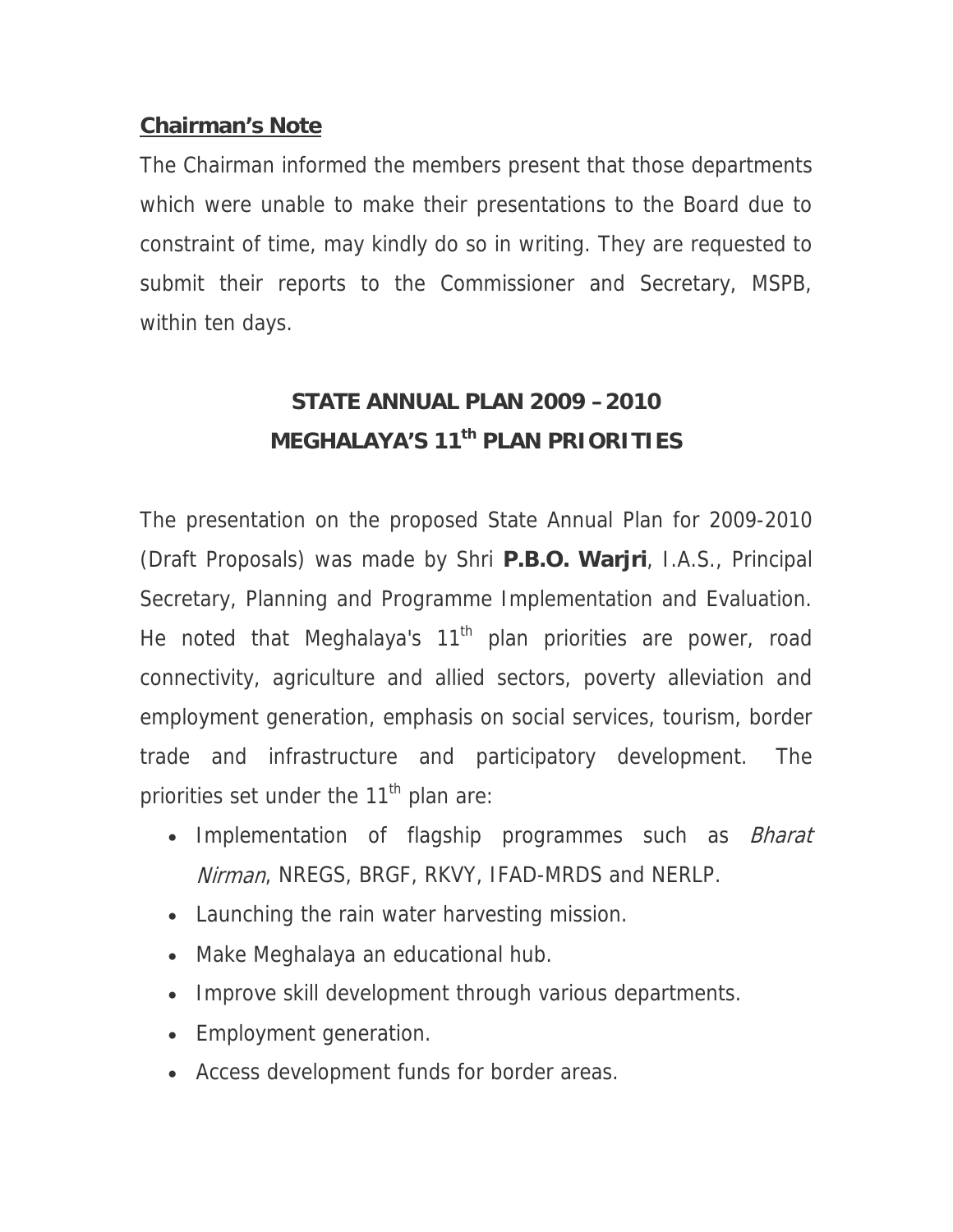• Seek community participation in conversion of natural resources.

In the Annual Plan outlay for the year 2009-10, largest allocation is made to the power sector. There will be central assistance for specific programmes like flagship programmes and centrally sponsored schemes. The Chairman suggested that human resource development should be given the first priority and that the second priority be given to agriculture and allied sectors. He also stated that tourism is an important area for employment. There is need to increase plan outlay for tourism.

## **STATE FINANCIAL RESOURCES STATEMENT Presentation of Finance Minister**

Shri **Conrad K. Sangma**, Minister i/c Finance, Power, Tourism, I.T. etc., made an elaborate presentation on the State's financial resources. The presentation focused on the proposed income and expenditure of the State and proposed sources of funding for the next year's plan. He gave a detailed statement of the total receipts and expenditure of the State in the preceding year 2008-2009. The presentation highlighted that grants from the centre account for almost 60% of the State's receipts. The State's own sources of income include tax revenue (from sales tax, VAT and excise duties) and non-tax revenue (cess and royalty on minerals such as coal, limestone etc.). The Finance Minister noted that revenue expenditure of the State is very high accounting for almost 80% while capital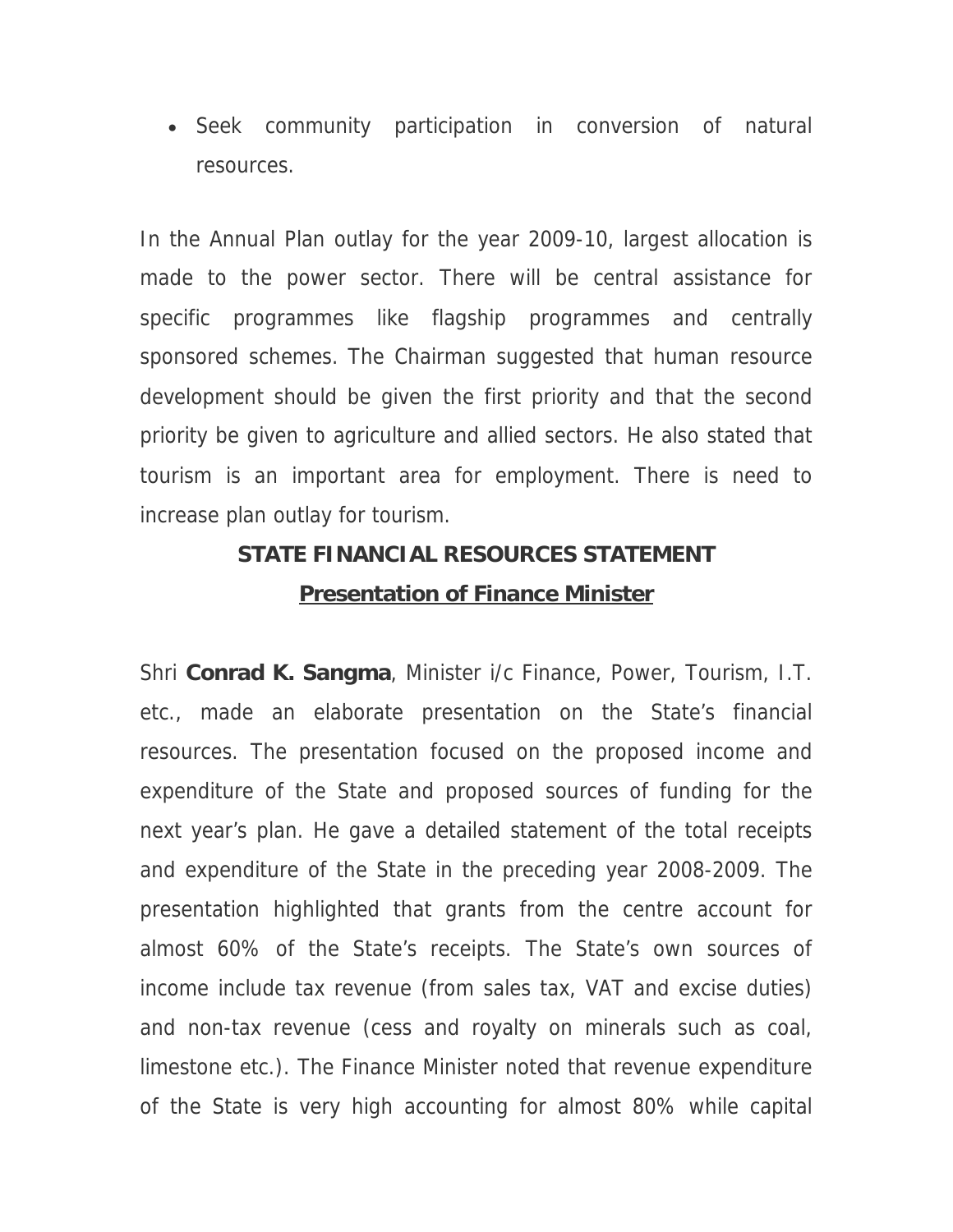expenditure accounts for only 20%. Moreover, the State has not spent much on infrastructure development and this need to be corrected. The Finance Minister made the following suggestions:

- Innovative funding process needs to be undertaken. Setting up of integrated check gates could be considered to increase revenues,
- Increase VAT revenues by plugging loopholes and leakage of funds,
- Proper screening and computerization of operating systems,
- Raising of bonds and similar funding patterns to finance projects,
- Citizens' contributions in some form could be considered to meet shortfall in revenue generation.

In expressing his gratitude to the Finance Minister, the Chairman noted that in 36 years this is the first time that the Finance Minister himself is presenting the financial position of the State to the Meghalaya State Planning Board. To meet the proposed shortfall in the State's finances (which is projected at 620 crores) the Chairman noted that emphasis should be laid on resource mobilization and increasing the productivity of the State's work force. Austerity measures already being undertaken have to be reinforced by plugging the leakages of funds which occurs in various ways.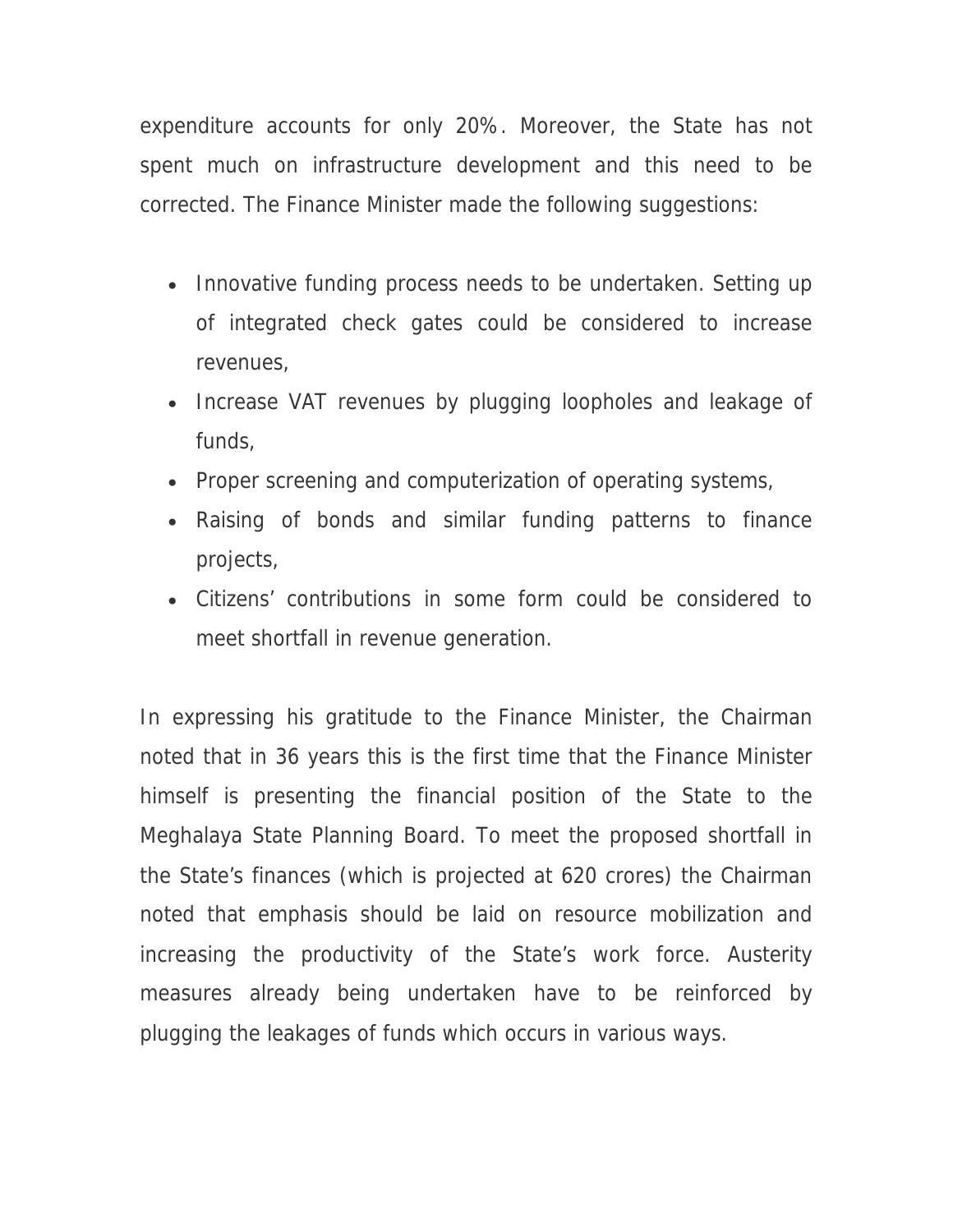#### **Observation and Recommendations:**

Dr. **N.J. Kurien**, one of the top economists of the country and a former senior adviser to the Planning Commission of India, congratulated the Finance Minister Shri **Conrad K. Sangma** for his presentation which he considered thoroughly professional. He lauded the discussions taking place at the meeting which to him were of a very high order. He noted that 80% of Meghalaya's revenues are derived from the centre. The State may face problems in harnessing these revenues next year when the kind of tax revenue growth experienced by the centre (which amply helps Meghalaya) may not be there. He cautioned that the tempo of the  $11<sup>th</sup>$  Plan may suffer and this shortfall in tax revenues may continue for a year or so. There is need to reduce revenue expenditure on the non-plan segment which is currently very high. There is ample potential in the State to improve its revenue generation. It is important to plug in the leakages and to also consider innovative revenue generating measures without hurting the people.

Today states are assessed on the basis of social development. Social development encompasses the sum total of economic growth, human development and other aspects of social life which increase the welfare and happiness of people. On the basis of social development indicators developed at the Council for Social Development, Social Development Reports (SDRs) have been prepared. The Social Development Report considers six indices to rank the performance of states. These are - health care, basic infrastructure, education,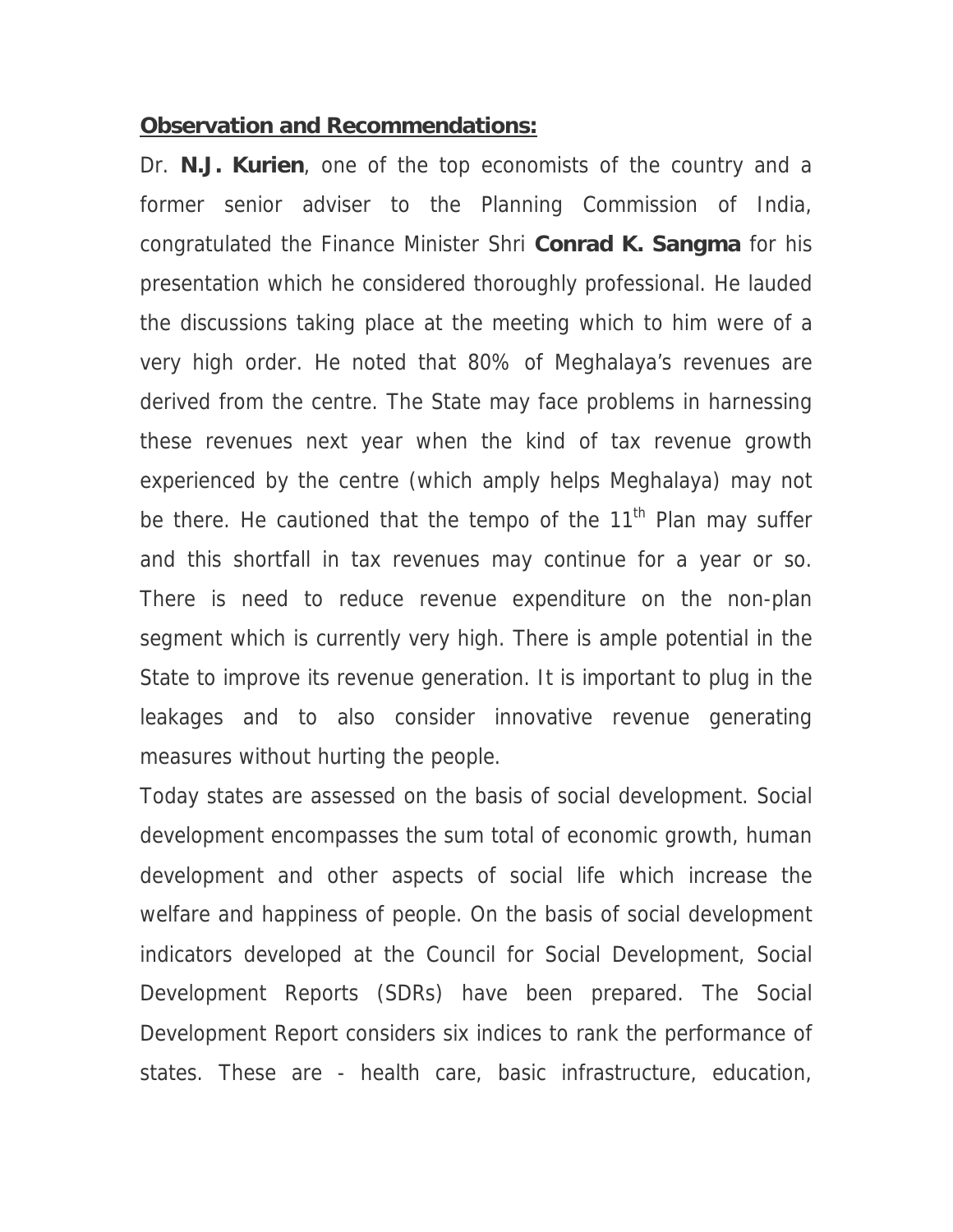economic deprivation or absence of it, social deprivation or absence of it and demographic factors. Meghalaya is ranked overall in the  $4<sup>th</sup>$ place among the north eastern states. The problems faced by Meghalaya are lack of complete access to basic facilities like electricity and transportation, education, health care, demography and high mortality rates. Meghalaya however ranks number one in terms of lack of social deprivation considering the appropriate treatment meted out to women and minorities.

#### **STATE'S FINANCIAL ANALYSIS – MSPB**

In his presentation on the "State's Financial Analysis" on behalf of the Board, Shri **P. J. Bazeley**, honorary member, MSPB, commended the detailed and comprehensive presentation made by the Finance Minister. He also commended the presentation made by the Principal Secretary, Planning for bringing out many 'live' issues. Shri P.J. Bazeley raised six issues for discussion:

A. The growth of Meghalaya's tax revenue as a percentage of the State's Gross State Domestic Product (GSDP) is about 4.4%. The GSDP which represents the actual production made within the State excludes taxable goods which come into the State from outside. Therefore the taxable effort would be the GSDP plus the taxable component from goods and services which come into the State.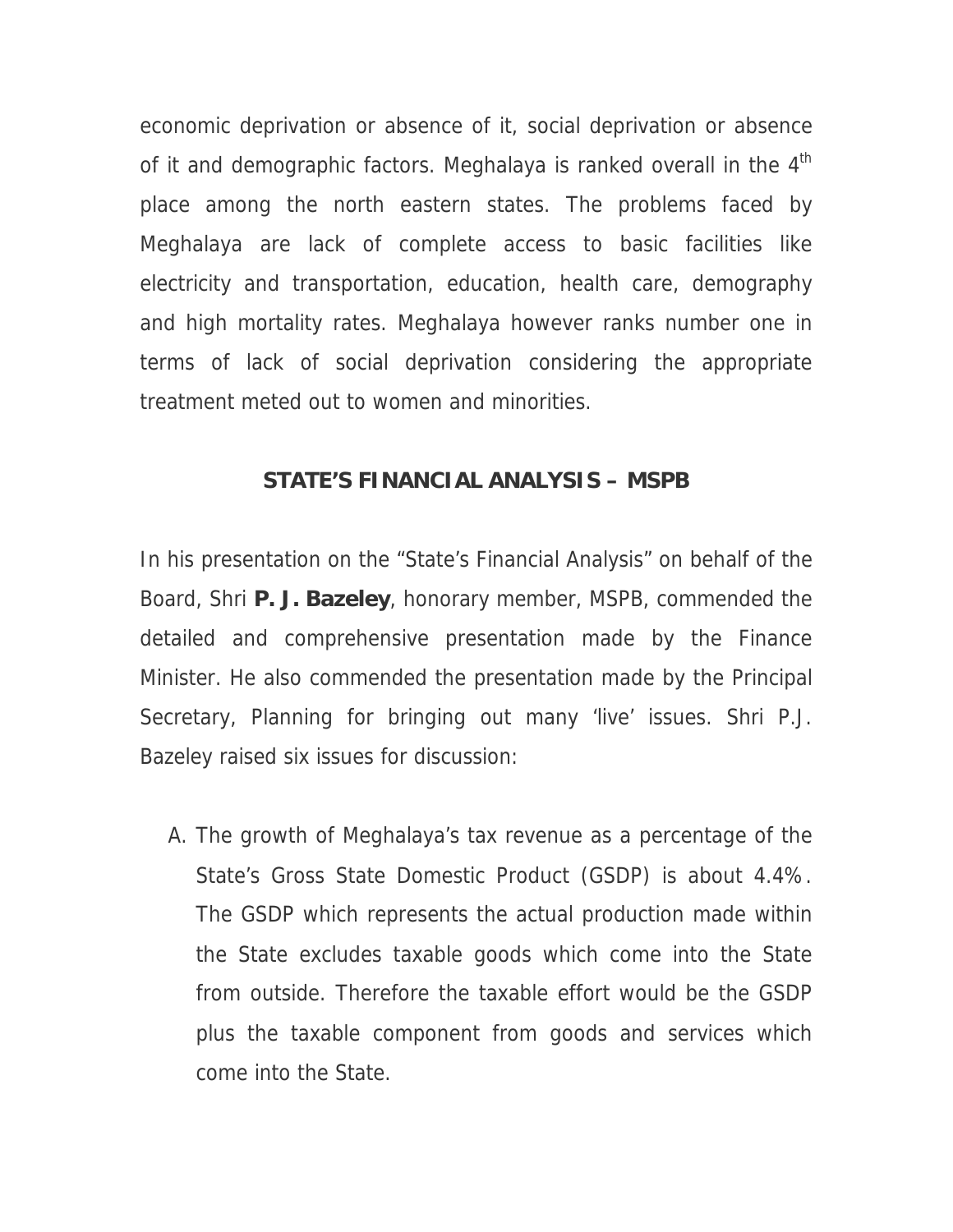The average tax available from VAT should be more than 4.4% and should be around 7-8%. There is possibility of collecting taxes much more than presently being done. There is need to plug loopholes in those 'leaking pipes' and improve our tax effort in attracting collectable taxes of the State.

- B. There is need to look at plan revenue expenditure vis-à-vis capital revenue expenditure. The cost of delivery is extremely on the higher end where in 2006-2007 the State was spending Rs. 2.35 to implement a plan scheme of Re. 1. Measures need to be found to reduce the cost of delivery at about 50% of the scheme. As we add more and more plan schemes we need to divert existing manpower and machinery from plans which have been completed to new plans.
- C. The revenue expenditure of the State has grown at an alarming rate of almost 100%. The two major components of revenue expenditure are salaries and interest payments. Efforts must be made to bring down the increase in revenue expenditure. We need to take a look at our manpower and services in the field as we proliferate into new areas.
- D. In the proposed outlay for 2009-2010, as much as 52.9% has been allocated to both Energy (23.1%) and Road (29.8%) sectors. Under the 11<sup>th</sup> Plan the Planning Commission recommended allocation of 11.8% for the energy sector and 17.6% for the roads and transport sector. The normal individualized priority to a sector should be between 10-15% as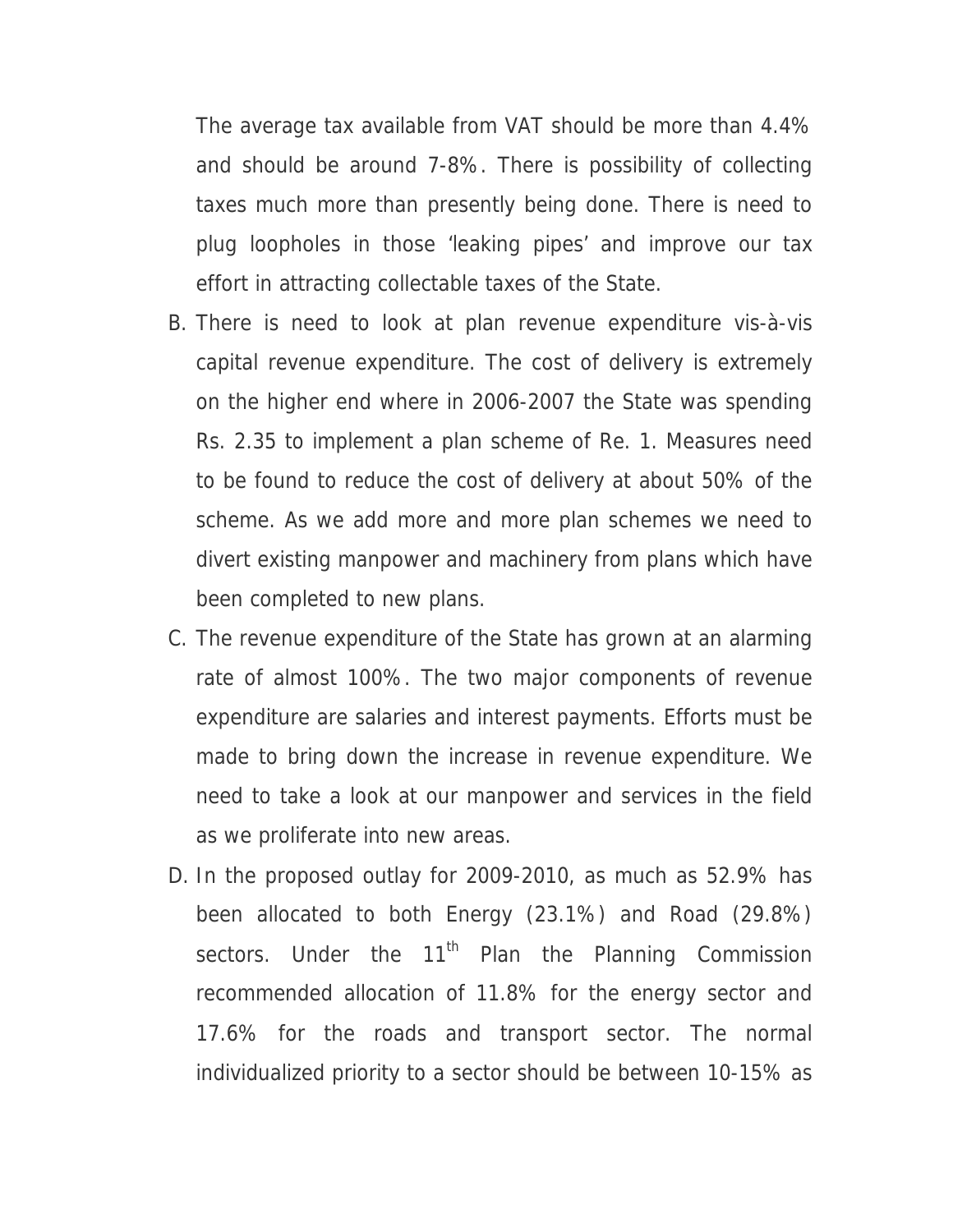a cap, and this may go up to a maximum of 20%. There is need to review our plan outlay for both these sectors to ensure that other sectors are also given their due share. While both these sectors deserve due consideration our plan fund is not the only way of funding these two sectors. We can look at institutional funding and to other means outside the Plan for meeting the shortfall in the two sectors.

- E. In addition to Energy and Road sectors, eight additional sectors have been identified by the Meghalaya State Planning Board as priority areas. These are Human Resource Development, Crop Husbandry, Horticulture, Industries, Minerals, Tourism, Health Care, Water Supply and Sanitation. In the approved 11<sup>th</sup> Plan, 31.35% was earmarked for these eight areas. In the first year of the  $11<sup>th</sup>$  Plan i.e. 2007-2008, 26.3% was spent on these eight areas. In the proposed expenditure for 2009-2010 an allocation of 21.1% has been earmarked for these areas while 14.55% has been earmarked for these areas in the proposed expenditure for 2010-2011. In the light of decreasing allocation to these eight core areas, a re-consideration of allocation is highly recommended.
- F. Utilization of plan funds in the region and in the State is abysmally low. To address this concern there is need to set up an agency/ mechanism such as a State Development Consortium. Such an agency can overcome many of the hurdles presently faced, tap institutional funding into it and make funds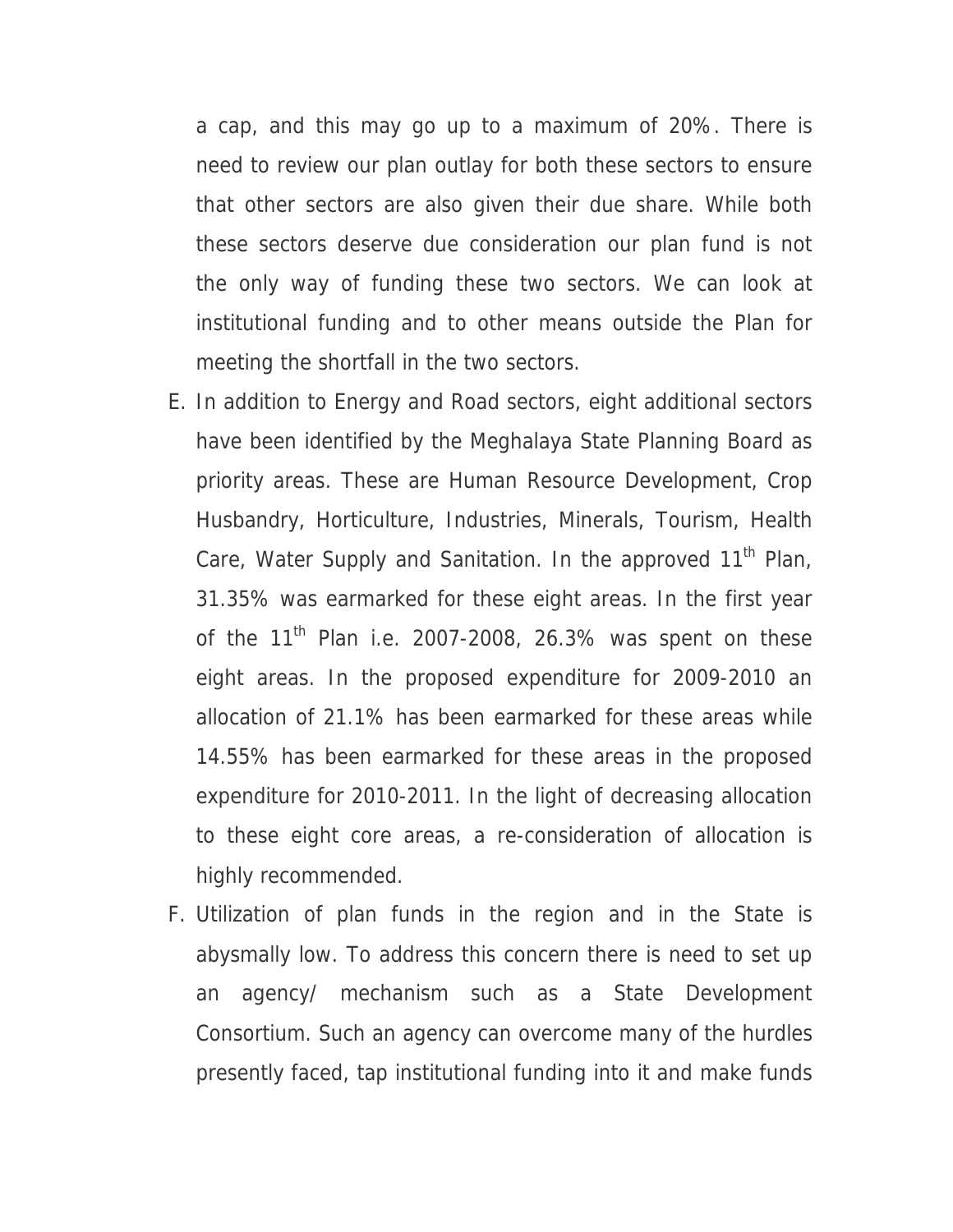available for cost effective investment insuring that investments will give greater returns. Such an initiative will enable the government to pay back the consortium and the consortium to service the loans. If this is done, our plan efforts will be in a better position tomorrow than they are today.

## **Observation and Recommendations:**

- Most of the funds that come from the central sector for programmes like SSA, NRHM are not indicated in the annual plan.
- If the money that comes from the central sector and which goes directly to the account of such programmes is indicated, then the presentation is fairly balanced.
- In planning for the developmental process there is need to also take into account the availability of institutional funding, private investments, FDIs and so on.

## **ANNUAL PLAN 2009-2010 (DRAFT PROPOSALS)**

### **Observation and Recommendations:**

Shri **R.V. Shahi**, honorary member, MSPB, gave a brief summary of the 11<sup>th</sup> five year plan, the deliverances for 2009 – 2010 and the proposed outcome and outlay. He noted that the presentation of the Annual Plan (Draft Proposal) should start with a chapter highlighting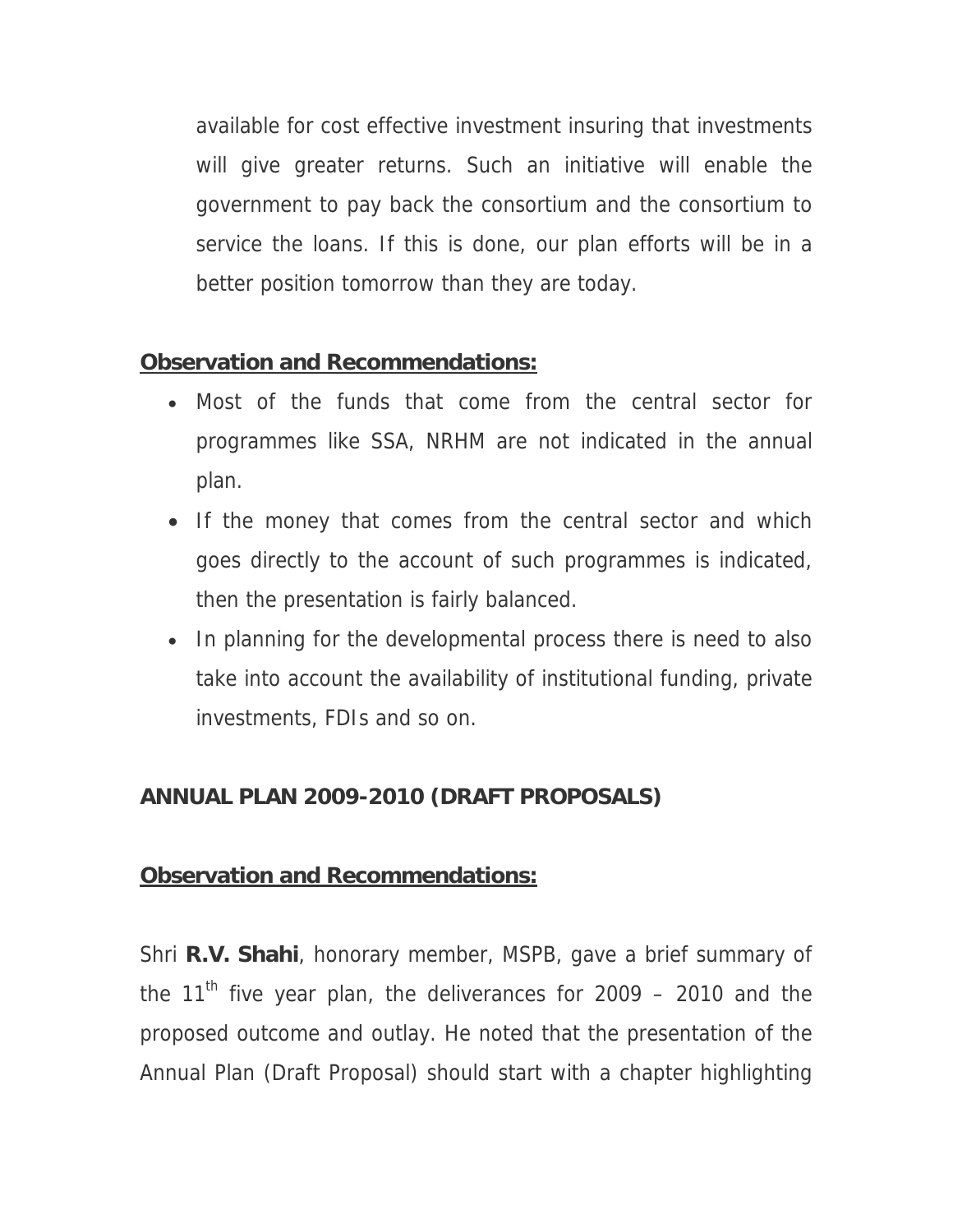the goals, objectives and deliverables (both quantitative and qualitative). The second chapter which relates to Rural Development should briefly highlight the deliverables.

In his observations on chapter five relating to Energy, he suggested that details of power projects should be reviewed from time to time. Priority should be given to infrastructure. Though the budget of the State needs to be balanced, it cannot afford to cut down its allocation on energy as most sectors depend on uninterrupted supply of energy. The State needs to spend and properly utilize funds for pending projects. There is need to adopt an accelerated power reform programme and to review what has been achieved. Since the figures for non-conventional energy are a matter of concern, (approved outlay under  $11<sup>th</sup>$  plan is Rs 1200.00 lakhs) priority should be given to this area. The department needs to take up this area seriously or it will not be able to project a bright picture.

#### **SESSION II**

The second session was devoted to a general discussion on issues highlighted in Annual Plan 2009-2010 (Draft Proposals). Members present offered their views and opinions on measures which may be adopted to improve the State's economy. This general discussion was followed by a presentation made by Shri Toki Blah on the observations made at the Indian Science Congress at Shillong (January 3-7,2009), a presentation by the Transparency Working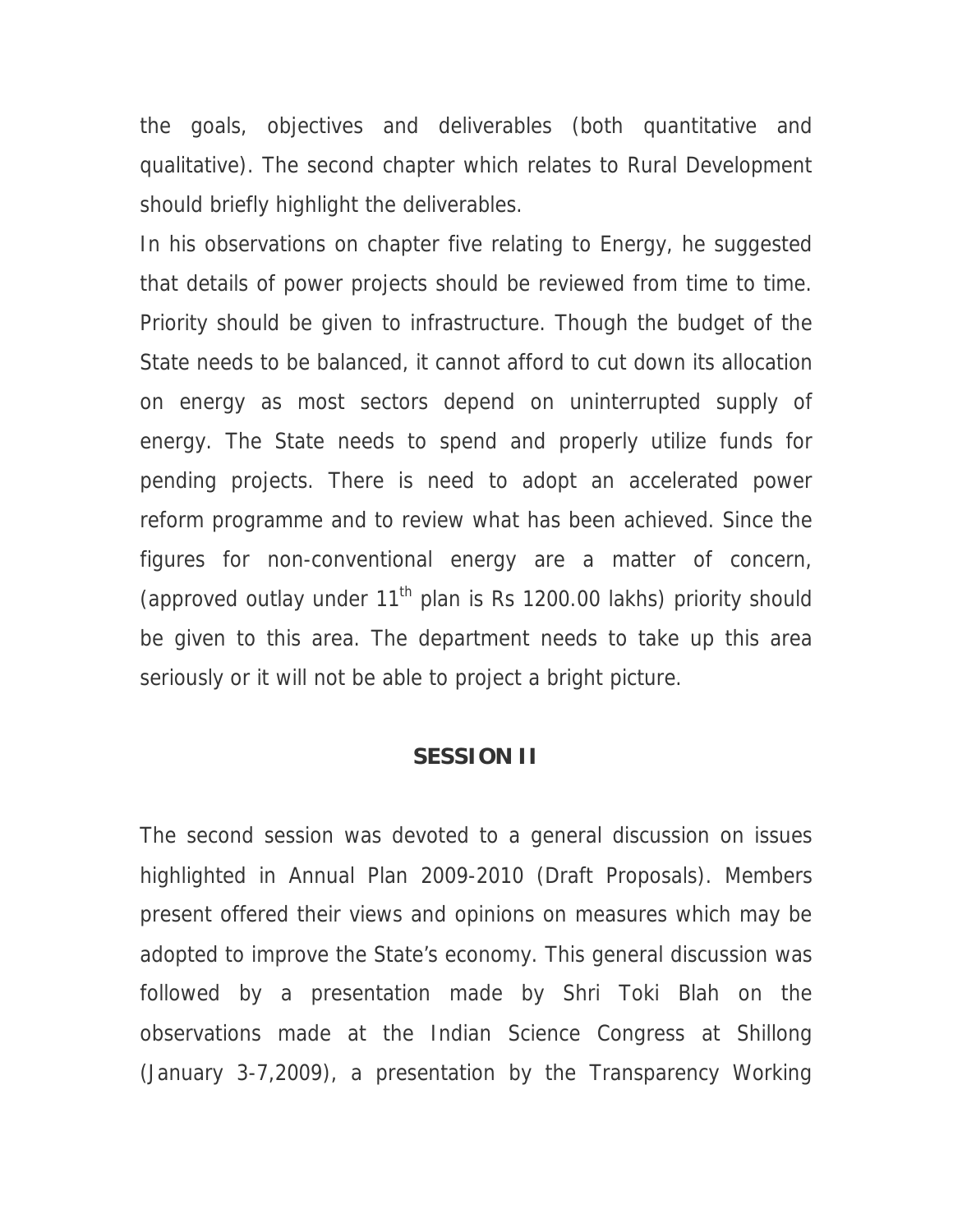Group and finally the recommendations of the special group on Finance (Resource Mobilization).

Shri **M.C. Gupta**, honorary member, MSPB, highlighted the need to pick on four or five core areas and to go ahead with the fund allocation for these identified areas. The Board needs to weigh its options on whether to follow the routine approach or break norms and identify a new approach. If economic activity recedes there will be a crisis and the economy's revival may be witnessed only after 2 or 3 years. Tax to GSDP ratio is too low in Meghalaya. A social audit of all the plans should be in place, this will lead to a larger degree of social monitoring. He suggested the adoption of the German system of a "rolling budget" which gives an indicative budget not only for the present year but also for the next 4 to 5 years. This exercise will provide direction to the State. Though tax compliance has improved but much needs to be done for further improvement. In order to invest, priority should be given to those sectors which have better input-output ratio and which are eco-friendly.

Shri Gupta made a suggestion to the Board to follow the financial system of Germany which has two heads namely a) the Current expenditure and b) Investment in three sectors i.e. Transport (roads, railway and airways), Human Resource Development and Research.

Smti. **Veena Nayyar**, honorary member, MSPB, congratulated the Board and the Department of Finance for bringing in transparency and accountability (through the presentations made) which are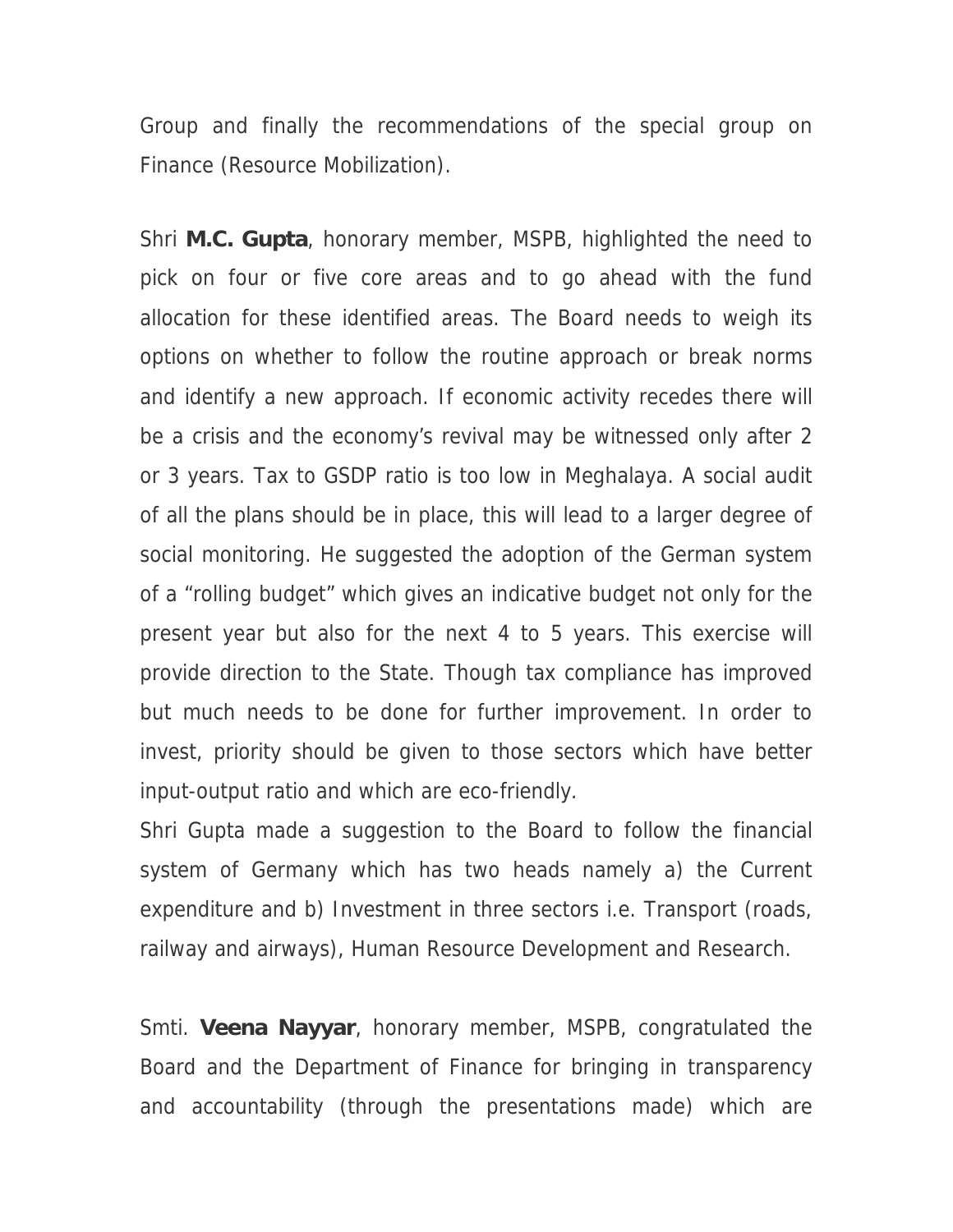imperative to understanding the direction of the State. She also appreciated the decision of creating working groups to assist various departments. In the interest of human development, which is of primary importance, she emphasized the need for a gender cell. She suggested the creation of a Working Group on Gender to address issues related to gender. There is a sex – ratio discrimination in Meghalaya, an open discrimination against children and women and the literacy figures are also concerningly low. Therefore, she believed that it was high time to redress this discrimination. She suggested that reporting / monitoring may be done in a desegregated framework and money has to go to areas where the need is the greatest. She stated that women are unable to mobilize themselves because they are not given a chance. She also suggested that an investment thrust should be made in agriculture in order to maintain a steady growth. The Planning department should look at the positive and negative aspects while taking decisions, and planning should also be vetted through the gender lens.

Shri **B.K. Goswami**, honorary member, pointed out that there is a global demand for hospitality trained people from North East India. In view of this demand he suggested the setting up of a full-fledged Hotel Management Institute in Tura. As *Ayurveda* is an important practice which attracts tourists, he recommended that two spas based on traditional herbal medicines should be set up in Garo Hills and Khasi Hills respectively. He stressed on the importance of a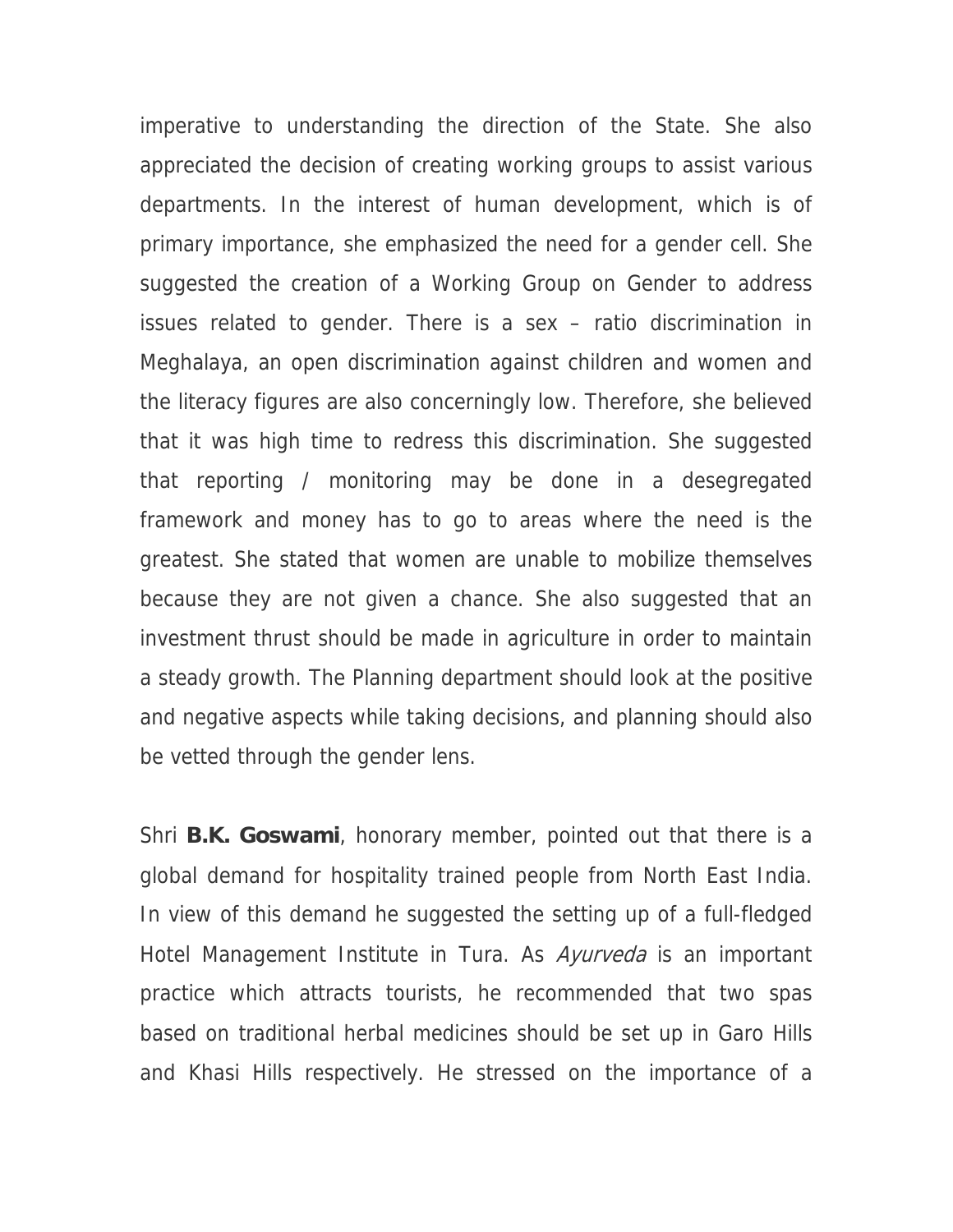handicraft market in the region and that people need to be trained for the same. He was glad to note that community projects had been undertaken by the people. The State needs ambitious plans and innovative ways to promote tourism. He talked about segmented tourism and how the State can promote each segment such as water tourism, land tourism etc. He appreciated the "bed and breakfast" scheme which was recently introduced in Shillong and suggested that it could be introduced in Tura as well.

Shri **Toki Blah**, non – official member, MSPB, observed that there is need for rural development as 80% of the population of the State resides in the rural areas. He raised a query on the fund allocation for these areas. He opined that sustainable development needs to be owned and run by the people. The State needs a Panchayati Raj or an alternative body which will reflect the constituents of the Panchayati Raj in each village. He concluded that a gender cell in isolation will not work unless there is participation from the rural sector.

Dr. **A.K. Nongkynrih,** special invitee, MSPB, made two observations pertaining to the development of the economy. First, there is need for social auditing and second, planning should take place at the district level. Discussions could then be carried forwarded to the departments and then finally collated as a plan document.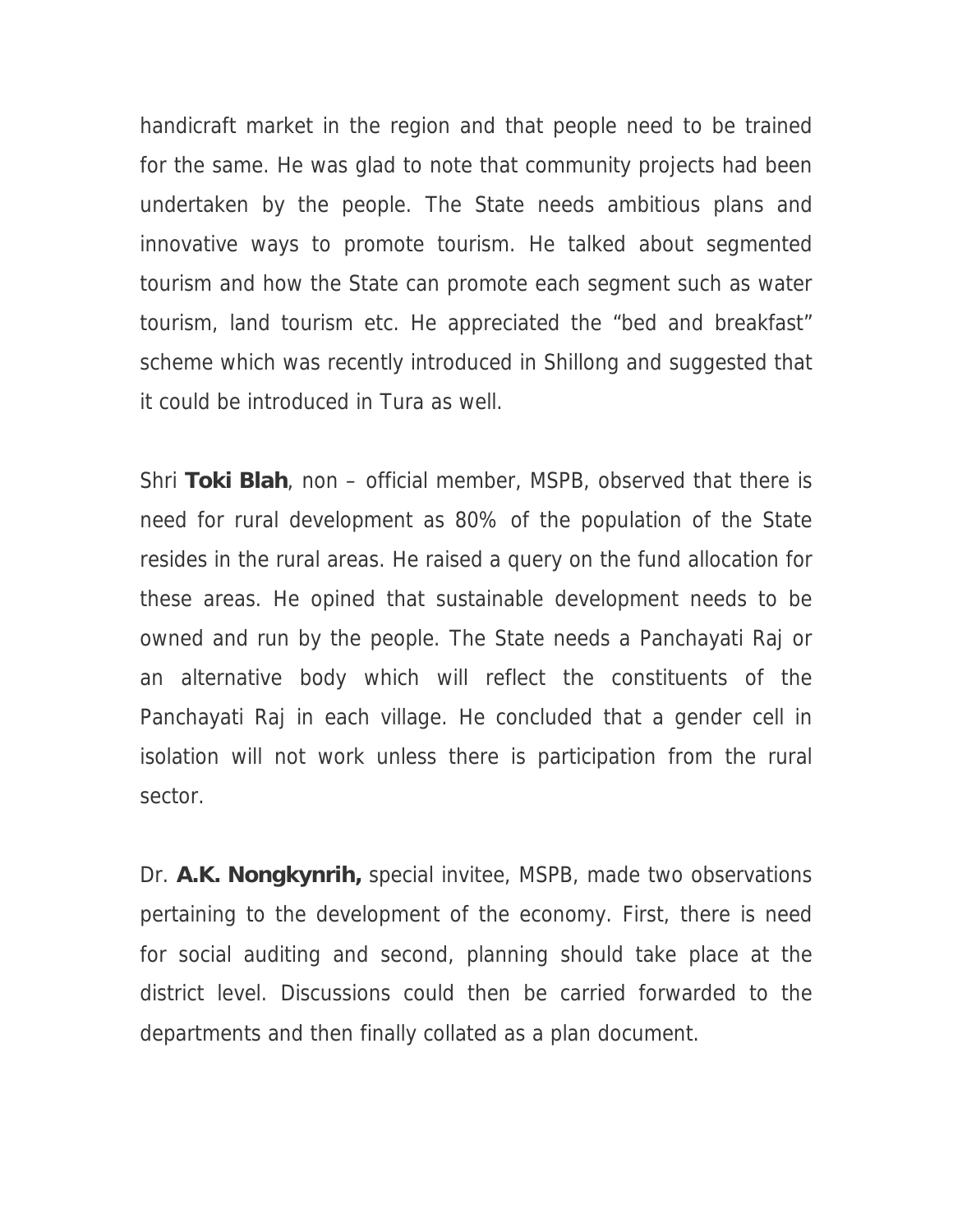Smti. **Patricia Mukhim** special invitee, MSPB observed that mining is undertaken largely by the private sector and without accountability. She wanted to know when these mines were going to be reclaimed by the State. She suggested the need to find out what trade people are interested in and to take decisions according to their interests. She observed that projects in the State are affected by time and cost overruns and never completed on time. She stressed on the need to usher in corporate social responsibility in addressing development issues of the State.

Dr. **Glen Kharkongor,** non-official member, MSPB raised a query on how the State is assessed on the three parameters, i.e., life expectancy, literacy and power. He pointed out that official statistics show that at the elementary level the school dropout rate is 31%. This figure is however questionable due to the poor quality of data collected and error in entering data. There is no budgetary allocation for collecting and collating of indigenous knowledge. As a result 25% of indigenous knowledge is lost with every generation.

Dr. **Saralan Gopalan** observed that because the various departments are compartmentalized, development has been slow. As far as development is concerned combined efforts of various departments should be made to bring about enhanced results. She also suggested that the Board could seek the assistance of various self help groups in implementing poverty alleviation programmes. There are numerous resources available from employment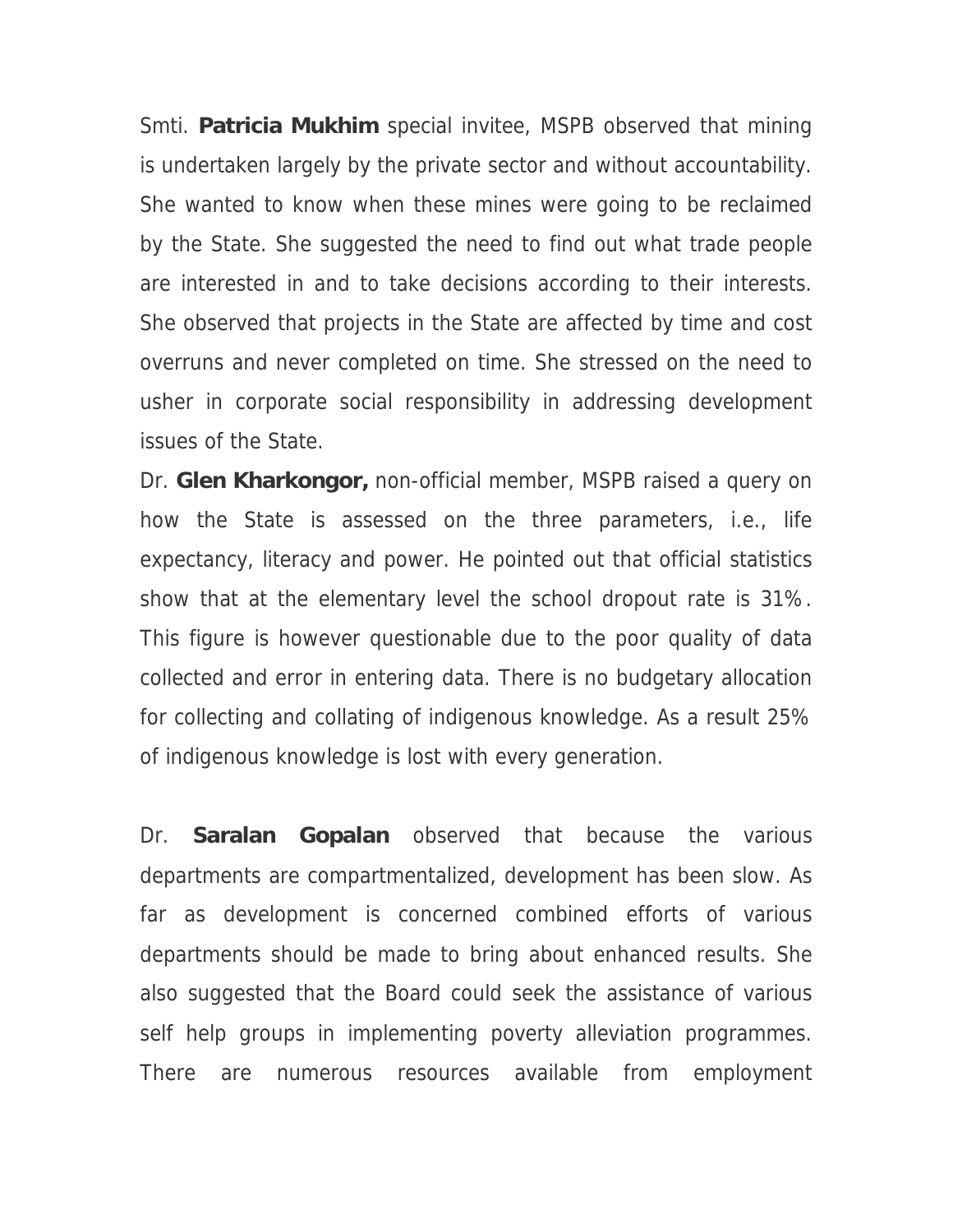programmes. Even if a very large amount of the State's revenue goes to salaries there should be no dilution on man power. She also noted the necessity of trained teachers in the education department.

Shri **D.K. Manavalan**, honorary member, MSPB, stressed on the need to re-prioritize the State's thrust areas on the basis of the changing world scenario. He suggested that participation of communities under Article 243(G) – Powers, authority and responsibilities of Panchayat, could be encouraged. He wanted to know what the outcome indicators were and how public spending could be utilized to the maximum. He also suggested that flagship programmes such as Backward Region Grant Front (BRGF) should be taken seriously.

Shri **R.V. Shahi**, honorary member, MSPB, added that a chapter on resource mobilization should be highlighted in the Annual Plan. Other states are developing without spending. However the state government of Meghalaya depends on complete funding from the centre. Agencies other than the government should be given a chance to mobilize resources for the State. Mining and Tourism can help in bringing revenue to the State. The Annual Plan should also include a chapter on participation of other non – government agencies. The State should make an attempt to change the perception of getting funds from the centre and instead explore avenues of generating funds through self help groups.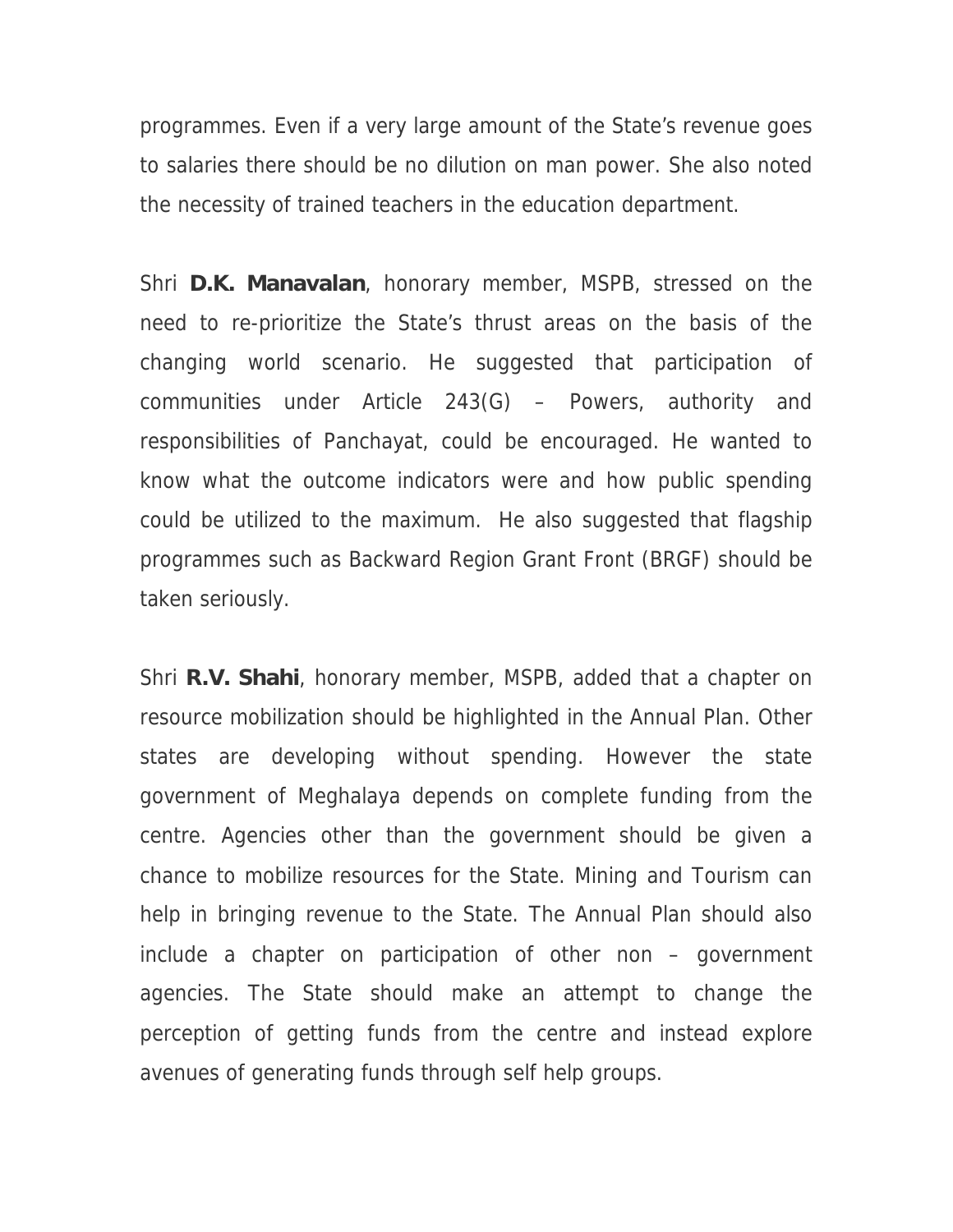The Chairman, Shri **P. A. Sangma,** thanked the members for an enlightening discussion. The observations made by them have been well received and made note of especially by the participating departments.

## **96th INDIAN SCIENCE CONGRESS**

# **Findings and Recommendations pertinent to North East India, especially Meghalaya:**

Shri **Toki Blah,** non – official member, MSPB presented the Recommendations made by 96<sup>th</sup> Indian Science Congress (ISC), held at NEHU, Shillong. His presentation touched upon those recommendations pertinent to North East India, particularly Meghalaya.

- Recommendations raised are pertinent and thought provoking especially as they relate to Meghalaya and the region as a whole**.**
- They therefore need to be discussed at the level of those responsible for policy formulation and policy implementation**.**
- The State Planning Board is the proper platform for the above to take place.
- The interactions at this session & the resolutions adopted are expected to impact in the future development of the State.
- Common issues that cut across the Meghalaya spectrum are -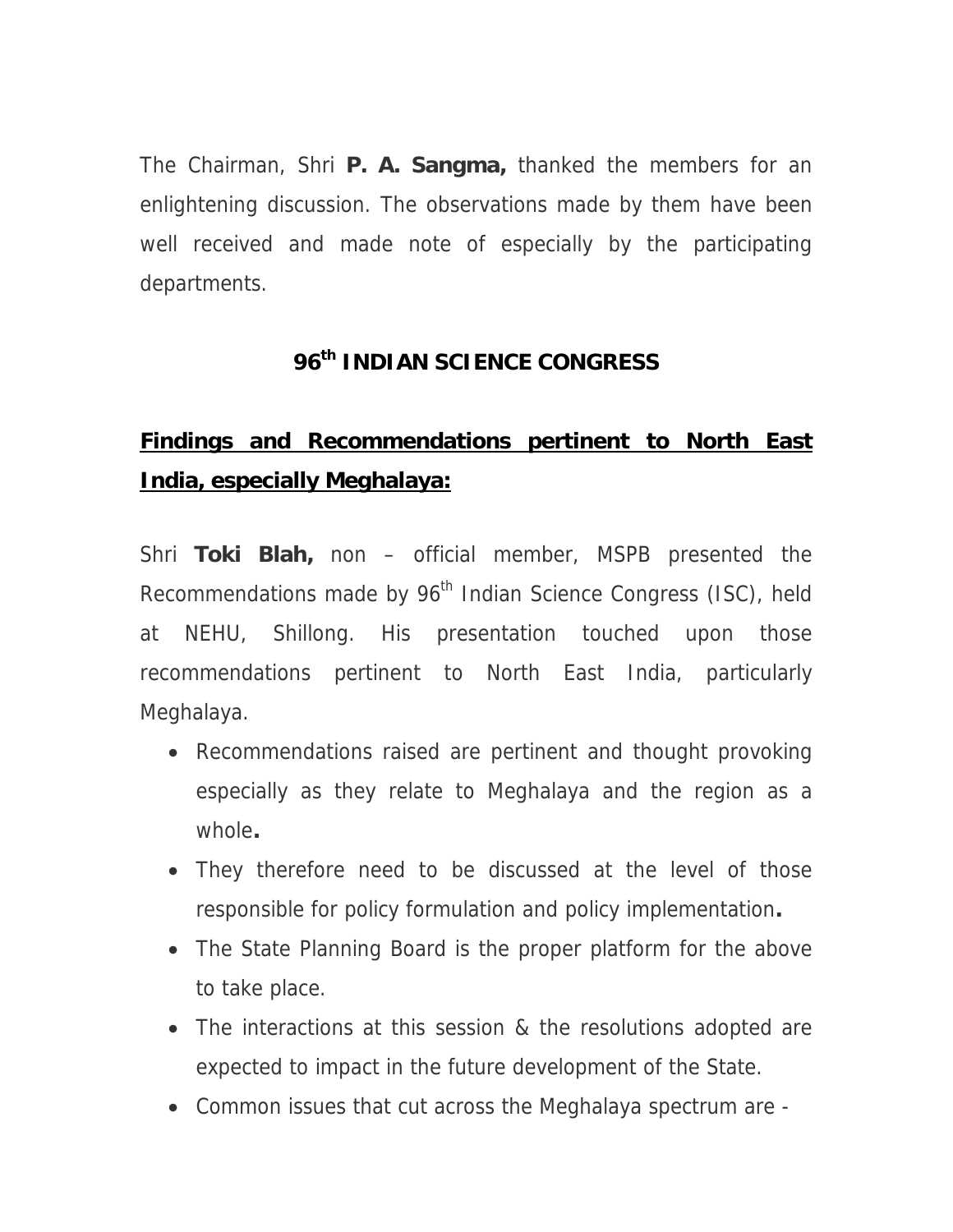- 1. Climate change and its mitigation
- 2. Bio-diversity conservation/ preservation
- 3. Indigenous Knowledge and its relevance
- 4. Building up a scientific mind and the capacity to appreciate science
- Some of the recommendations that were made in the Indian Science Congress were –
	- 1. Shri **P.A. Sangma** suggested the establishment of a Centre for Bio- Diversity Conservation; a National Commission for Indigenous Knowledge ; State Level Scientific Advisory Councils ; Policy on Science Capacity Building in our Education Policy
	- 2. Dr.**M.S. Swaminathan** suggested the introduction of concepts on Ever Green Revolution and Herbal Biodiversity. He also called upon the need to erase the stigma of *Sohra* as the 'wettest desert'.
	- 3. Kum. **Agatha K. Sangma** made a called for developing an effective strategy to control climate change and the need to reintroduce the 'Slow Food' concept.
- Meghalaya as a responsible constituent of the world community shares its concern and is determined to contribute towards mitigation of the problem.
	- 1. Need to set up a full-fledged MEGHALAYA BIODIVERSITY RESOURCE CENTRE (MBRC). Terms of Reference for the MBRC will revolve round issues on how to come up with a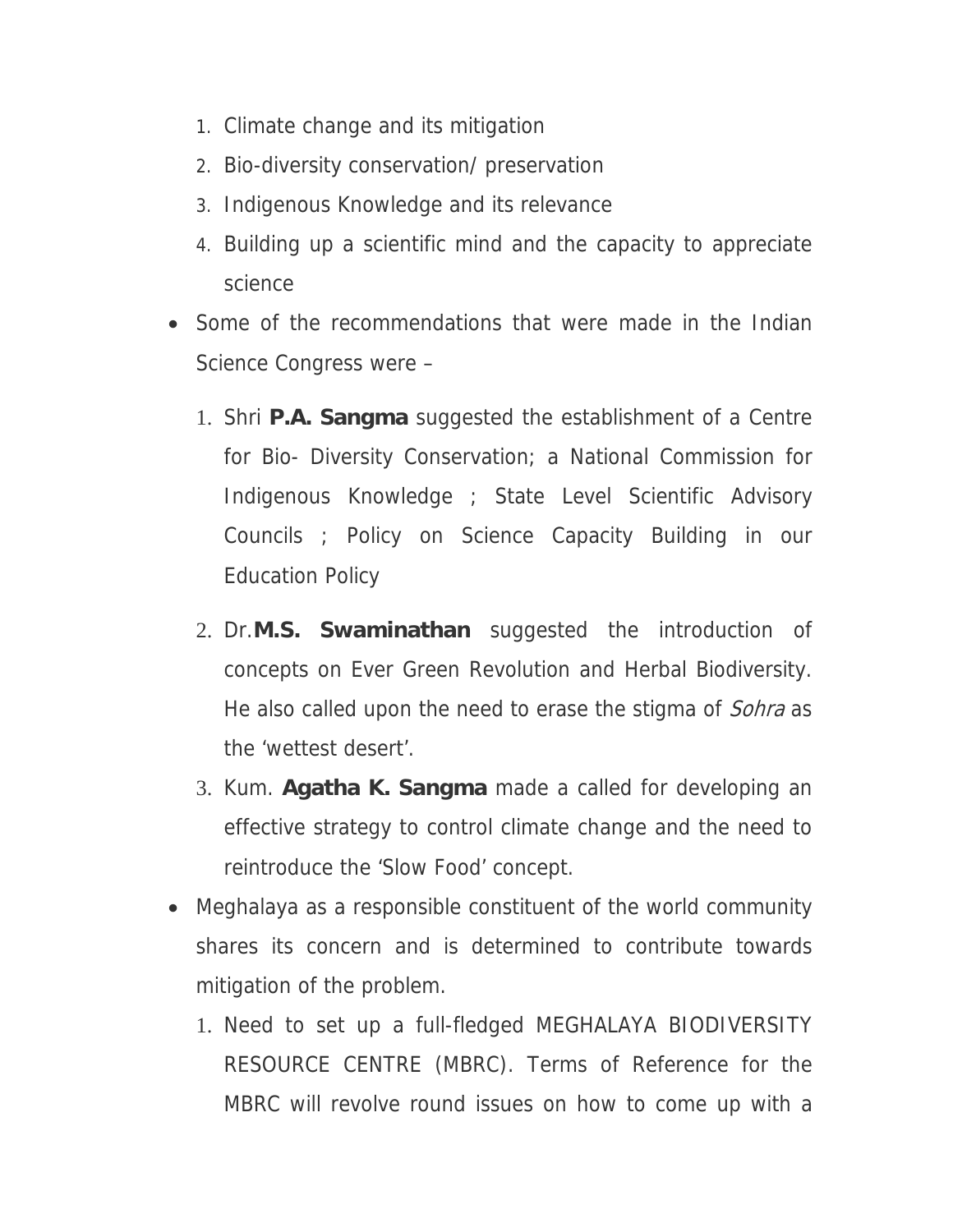holistic /comprehensive plan of action towards bio-diversity preservation in the State. The State Planning Board may recommend the establishment of the MBRC at Upper Shillong.

- 2. Introduction of life style changes especially in food habits Introduce the concept of a 'Slow Food Movement' & a Mission mode for vegetable kitchen gardens for all households in the State. The two concepts (slow food & kitchen gardens) are expected to have a cascading effect in strengthening food security especially in upland rural Meghalaya, reduce transport costs of food, reduce pressure on large scale land utility for food production and increase production of organic food. In addition, this introduction is expected to have a multi-pronged effect on health, environment preservation and income enhancement especially for the rural people.
- In view of predictions made in an " Inconvenient Truth" and the adverse effect of climate change on South East Asia, Bay of Bengal etc., Meghalaya is now ideally poised to take initiatives by:
	- 1. inviting neighboring North East states to adopt a joint regional strategy to address these predictions on climate change.
	- 2. looking beyond national borders in search of answers to this impending international disaster.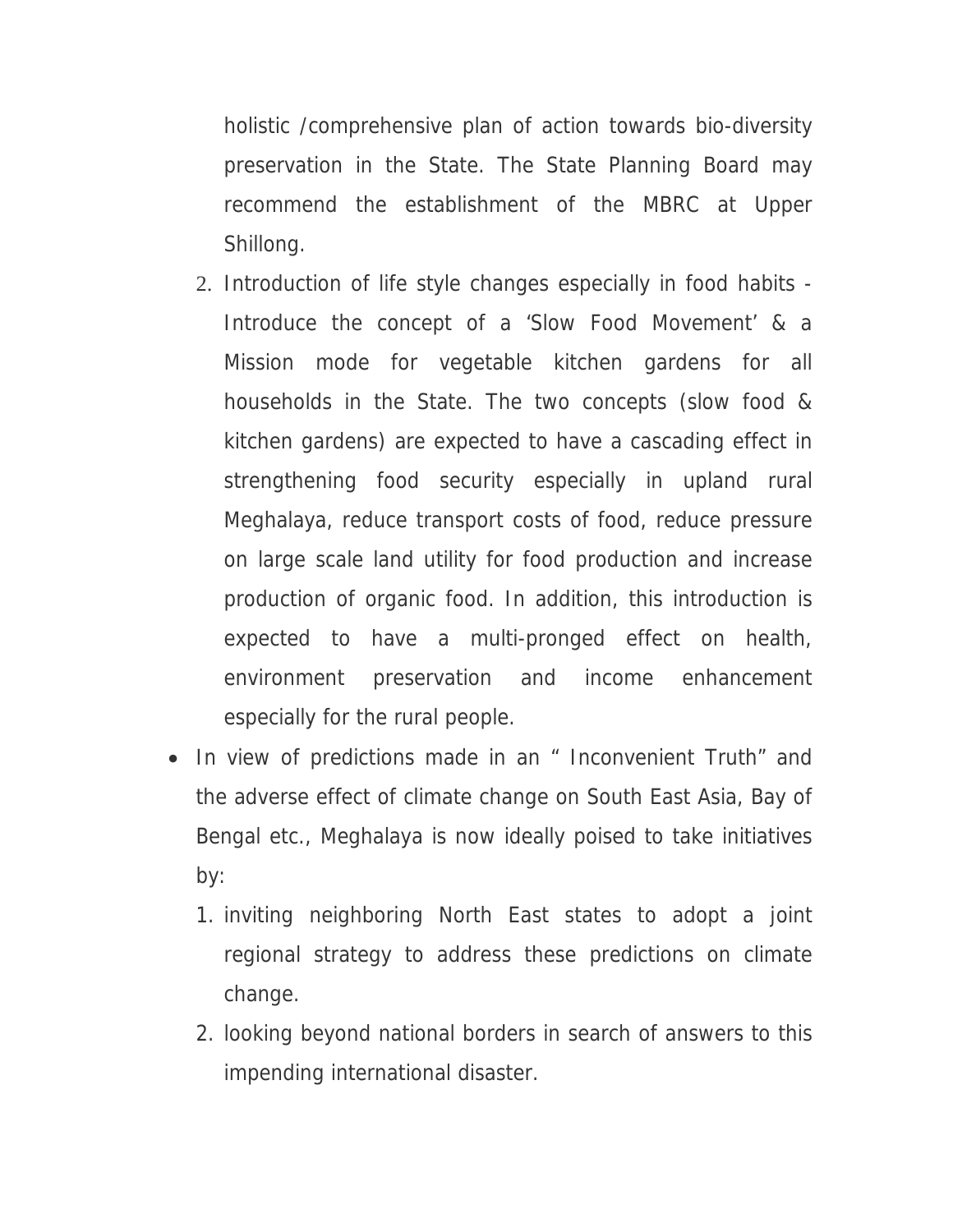- The Indian Science Congress has strongly recommended the establishment of a National Indigenous Knowledge Commission (NIKC).
	- 1. The MSPB has already set up an Indigenous Knowledge Mission Team with a term of reference (TOR) on documentation of indigenous practices that are relevant to present and future life requirements.
	- 2. It is now proposed that a Meghalaya Indigenous Knowledge Commission (MIKC) in line with the NIKC be established in the State.
	- 3. The proposed MIKC will have a strong association with all aspects relating to climate change, bio-diversity preservation and carbon trading related activities.
- The ISC strongly recommended restructuring, revamping and improvement of Science Education in the entire North East. In the case of Meghalaya it is proposed that:
	- 1. Meghalaya should immediately set up a State Scientific Advisory Council.
	- 2. Capacity building programmes in Science Education should be strengthened.
	- 3. Strengthening the foundation of students in the core disciplines of Mathematics, Science and English comprehension is to receive priority in the Education Policy of the State Government.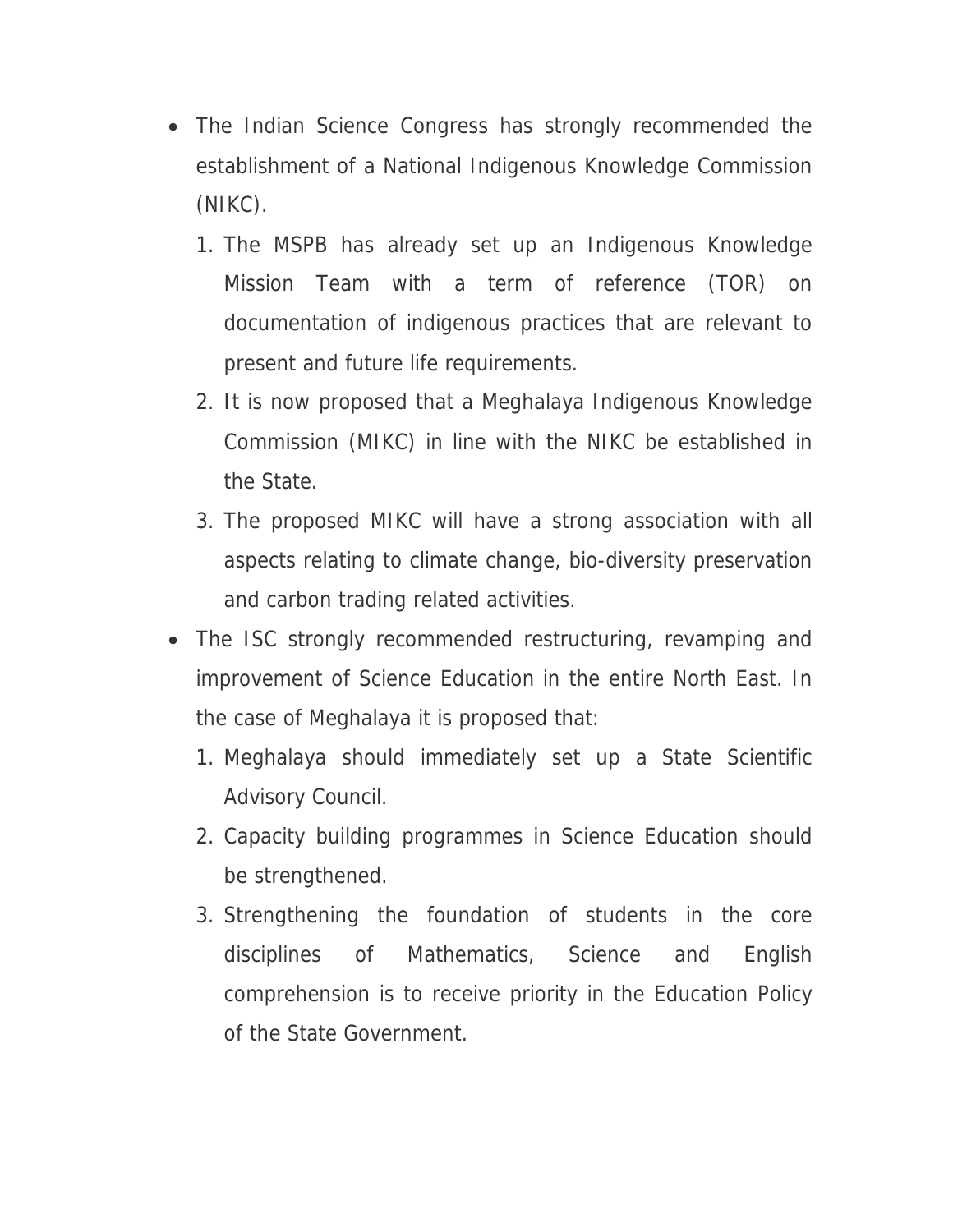- 4. Basic guidelines based on qualification and merit for recruitment of teachers, should be framed in the Education Policy.
- 5. Contract basis for recruitment of best available teachers should be implemented, especially in core disciplines where there is dearth of local man power.
- 6. In service training for all local teachers, to strengthen proficiency in core disciplines mentioned above, to be rigorously implemented.
- 7. Science Education Fund can be raised from government officials and employees according to their grade. Money will be deducted from the source with missionary funding.

#### **Observation and Recommendations:**

Shri **V.S. Oberoi**, I.A.S., noted that there were initial apprehensions of holding the Indian Science Congress in Shillong. However persistent efforts made by the Chairman, MSPB and senior officials ensured that it was made a reality. He also said that from this massive event N.E.H.U has gained infrastructure. Till now, Shillong has only twelve colleges that offer courses in Science which sadly has not been matched by the inculcation of science temper. There is also lack of facilities for pursuing higher studies in the Science streams. The State made use of the Indian Science Congress to derive maximum benefit for it students. The pre-occupation of the Congress with logistics dampened the expectations. Many students also missed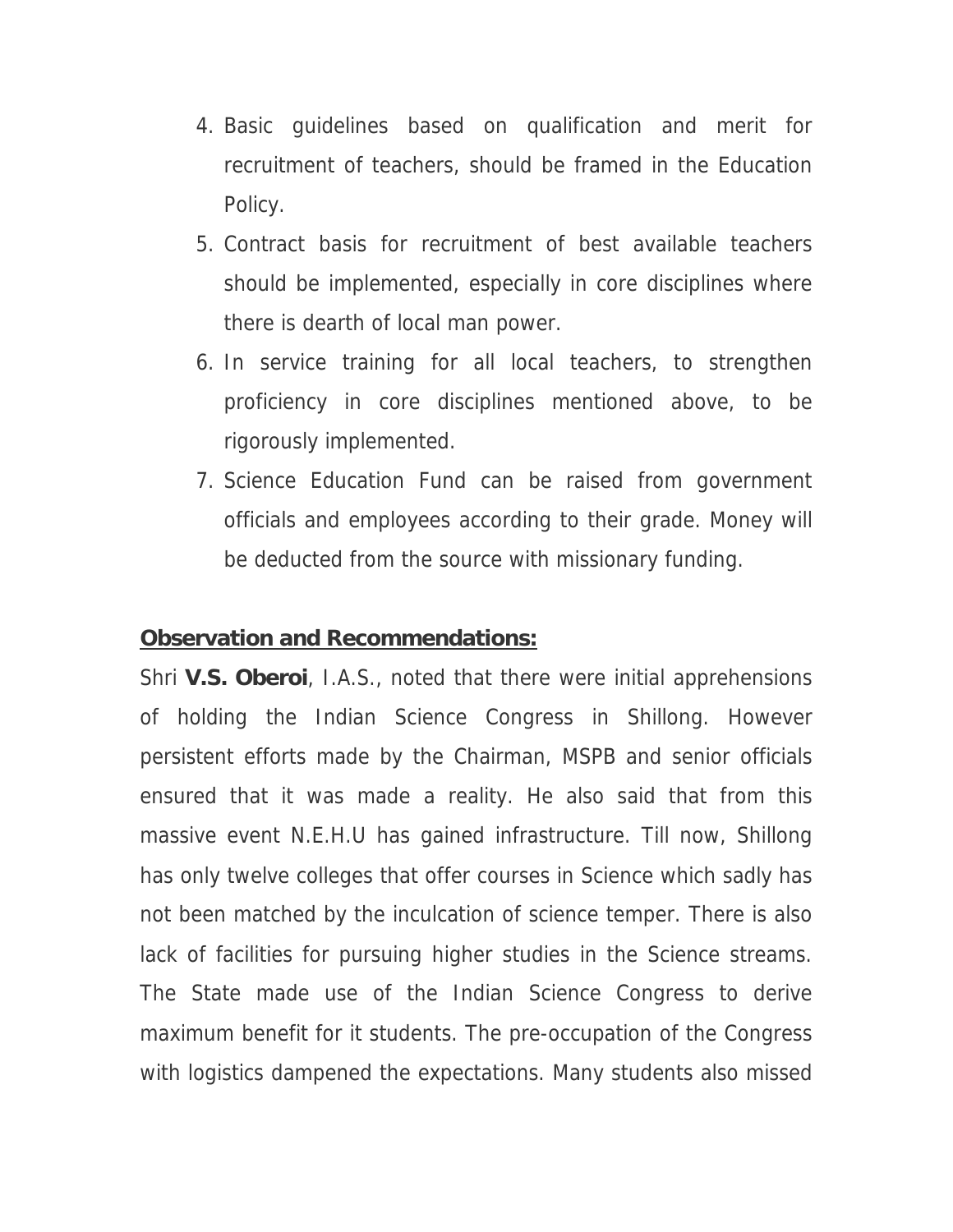the opportunity of attending it as it was the holiday season. Earth Science was a subject of discussion at the Science Congress. There was a suggestion that as Meghalaya is a seismic prone region there is a need to increase the number of automated weather stations and to build forecasting stations. There should also be a department for disaster management. He also informed the members that Shillong will be used as a hub for science centres and N.E.H.U will be used as a platform for them.

Kum. **Agatha K. Sangma**, Member of Parliament, Lok Sabha, observed that the resources laid down for the future generation are diminishing. The Board as a key policy initiator needs to change the structure and direction in which we are moving by insuring our "ecological footprint". Ecological footprint is the quantity of natural resources that one consumes in one's lifetime. The more you consume the more natural resources are being depleted. She made mention of the slow food revolution that is taking place around the world and expressed her appreciation that 2009 has been declared as the "Year of the Vegetable". She stressed on the need to reduce the ecological footprint by reducing the fuel consumption that is used to import food. She also emphasized the need to mitigate the effects of climate change and made two suggestions – introducing the concept of an evergreen forest and preservation of our rich bio-diversity.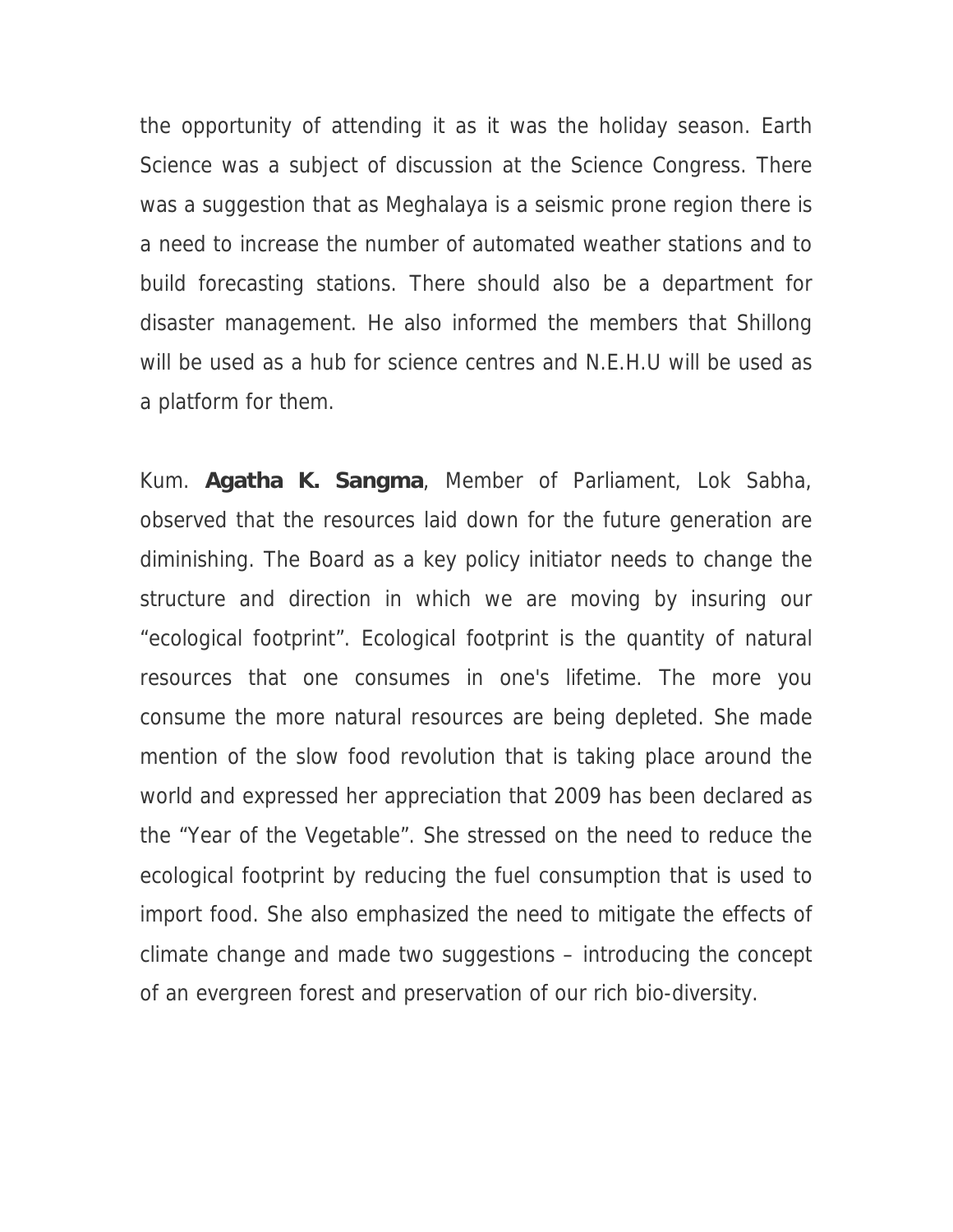Dr. **Glen Kharkongor** made two suggestions: mobilization of resources and generation of funds from carbon credits. The North East region needs to concentrate on expansion of sacred groves and use of bio mass. To encourage learning of Science there is need to make use of innovative methods like setting up of mobile science laboratories.

Shri **D. K. Manavalan** emphasized the need to assess the vulnerability of the rural community. As Meghalaya is a disaster prone area, the Board needs to prepare the community to overcome any kind of disaster. He informed the Board that eight missions for disaster management will be constituted shortly which will change the entire method of planning.

The Board under the chairmanship of Shri **P.A. Sangma** approved the recommendations and proposals of the Indian Science Congress (ISC), pertinent to the North East, especially to Meghalaya, as presented by Shri Toki Blah.

#### **TRANSPARENCY WORKING GROUP**

The Transparency Working Group has held a series of discussions on relevant issues. In their report on vigilance and anti-corruption mechanism the group noted that the vigilance apparatus in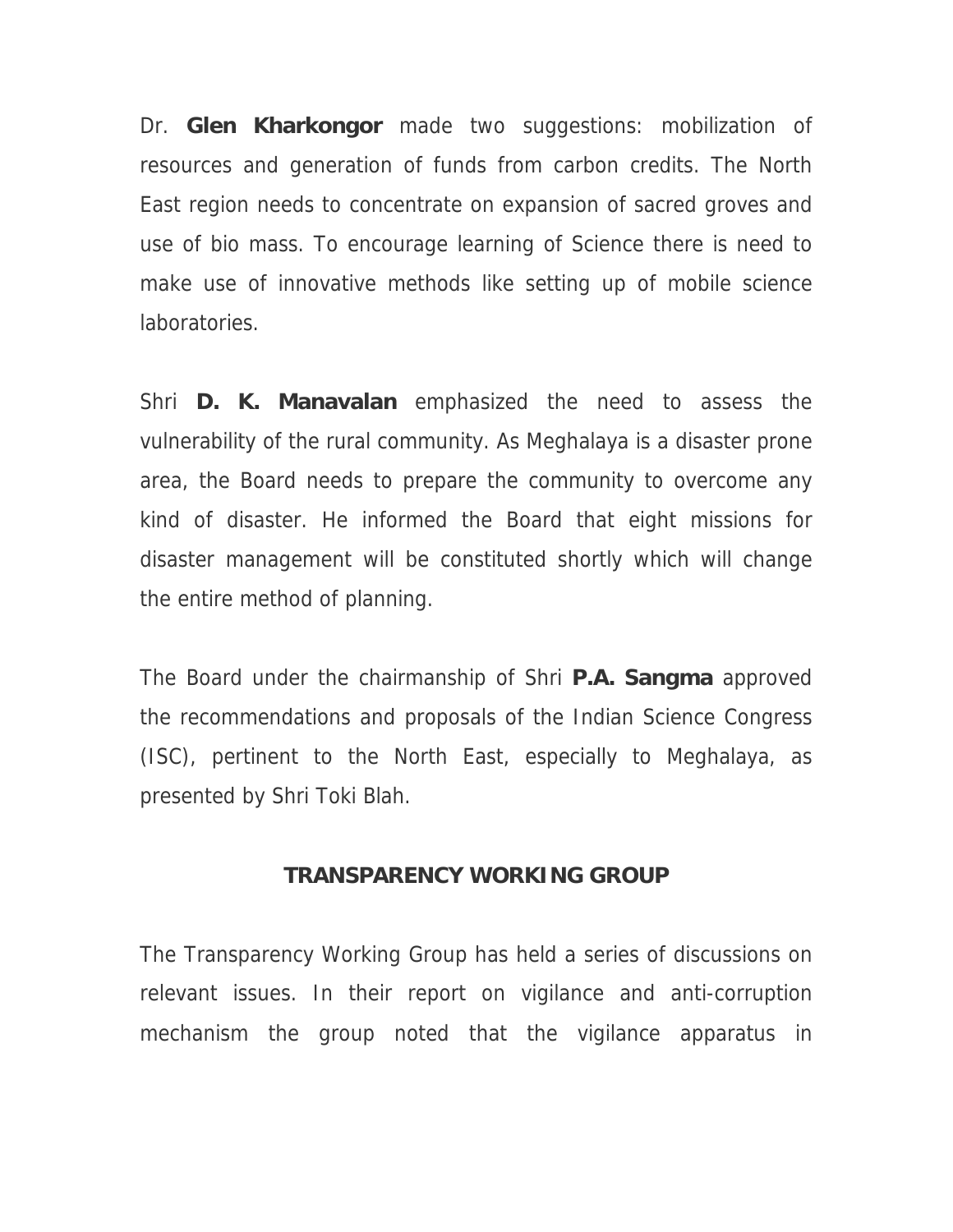Meghalaya is weak. To strengthen this apparatus a few suggestions were placed before the Board:

- There should be a Vigilance Commission in Meghalaya which will be headed by the Chief Secretary. The Vigilance Commission shall report to the Chief Minister.
- Members of the Vigilance Commission shall include amongst others, Principal Secretary (Personnel).
- The Vigilance Commission will have an organizational channel to perform duties such as departmental enquiries.
- For technical departments such as Public Health and Engineering (P.H.E.), a chief technical examiner will be appointed. He/she shall be in the rank of Superintendent Engineer.
- Officers in the Vigilance Commission will be provided a protective mechanism.
- There is need to set up an Anti-Corruption department to be headed by an Inspector General of Police (IGP). This department should cover all public servants and be vested with powers of a police station. Relevant sections of the IPC should be added to this department.
- No additional legislation is required in creating the Commission. Only a formal government order needs to be issued.
- So far, investigative agencies are present only at the centre. Such investigative agencies will also be set up in the State and will cover the whole gamut of public servants.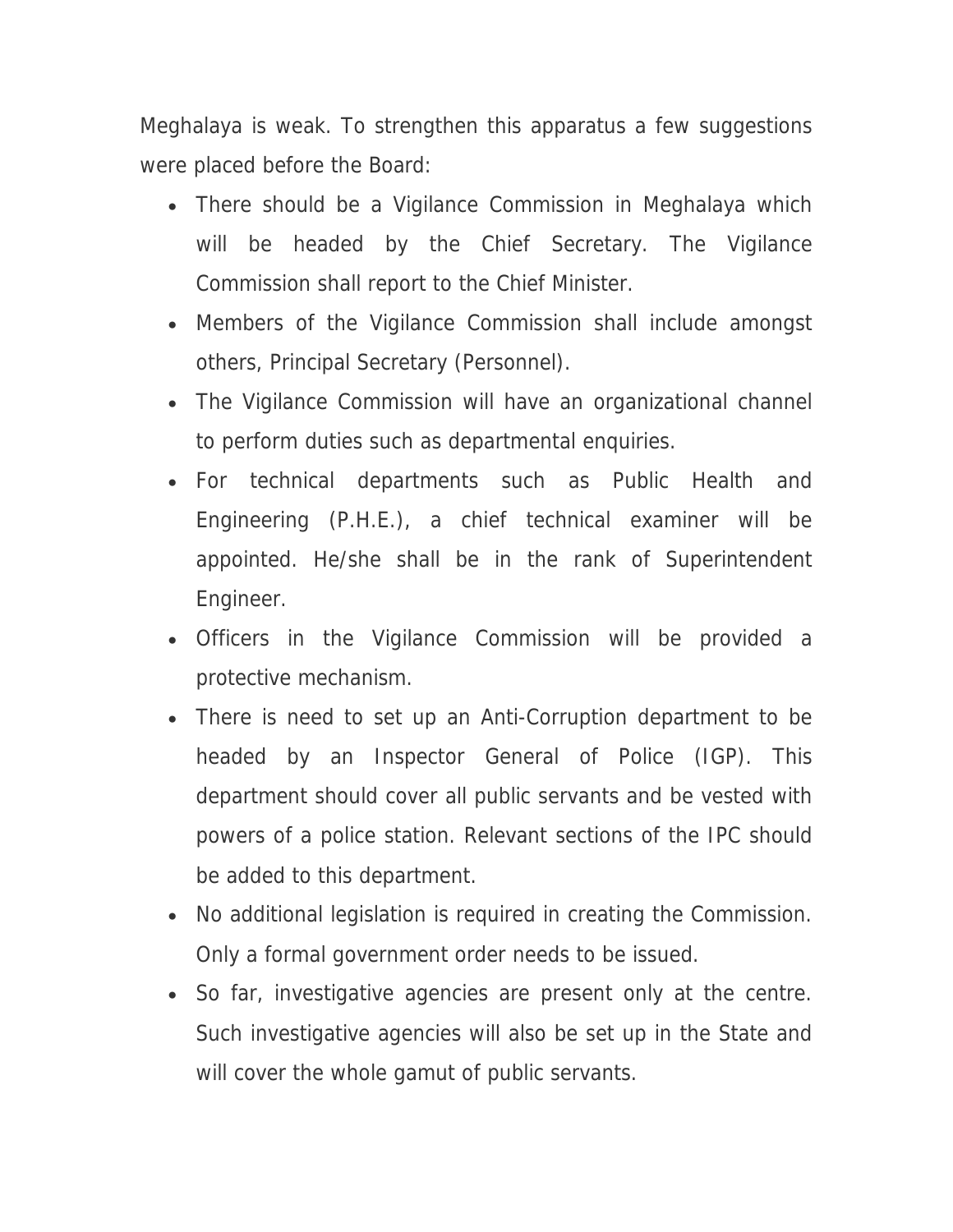Shri **U.S Misra,** honorary member, stated that the Anti- Corruption Department will be a police unit headed by the Superintendent of Police (SP). The entire State will be under the jurisdiction of officers at the SP level stationed in two places, Shillong and Tura respectively. He also stated that the quality of work taken up is more important than the quantity of allocation. A list of businessmen and public servants including MLAs and ministers with doubtful integrity will be prepared. Such persons will be under the purview of this department. All assistance should be given to police officers while investigating any cases. The proposal to set up this Department is almost complete and is only waiting for an order from the government. He also expressed hope that it will be operational within a month. If the present government has the will and the determination to root out corruption, it will not be an impossible task. Both politician and bureaucrat can be taken to task as per law, if found guilty of corruption.

The Chairman subscribed to the views expressed in the presentation. He requested the Transparency Working Group to present its recommendations in writing to the State Planning Board for approval.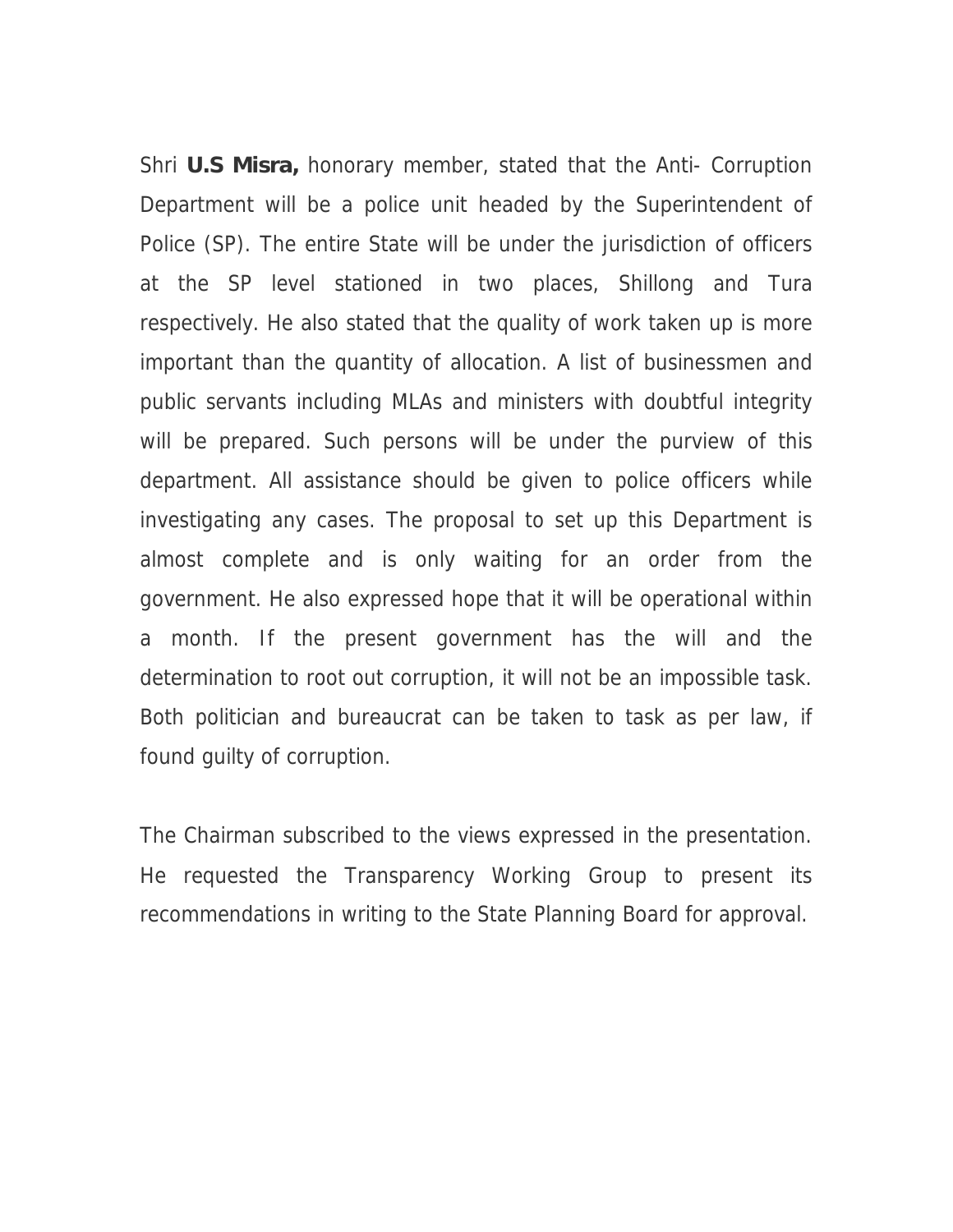## **FINANCE (Resource Mobilisation) GROUP**

The Finance Minister, Shri **Conrad K. Sangma** presented his report to the MSPB after the group on Finance (Resource Mobilization) had met, discussed and made a number of observations.

### **Observations and Recommendations**

- Finance is an area that deals with a lot of numbers for which information is not readily available. He suggested that the State needs to aggressively move on computerization of budgetary and treasury expenditure of the government. To do so there is need for trained professionals in this area of work.
- The National Institute of Public Finance (NIPF) will be invited by the State to assist in these initiatives.
- There is need to review the revenue expenditure of the State. The salary component in the State is higher than the other components. The Finance Department must have an expenditure management system to look into the details of expenditure of each department, to check whether the approved outlay is being utilized or not and to also try and bring down the revenue expenditure of the State.
- The Finance Department will undertake efforts to harness additional mobilization of resources by computerizing VAT and by introducing integrated check gates.
- A Resource Mobilization Committee headed by the Chief Minister already exists. In the Committee meetings issues relevant to integrated check gates, royalty, VAT, etc., will be